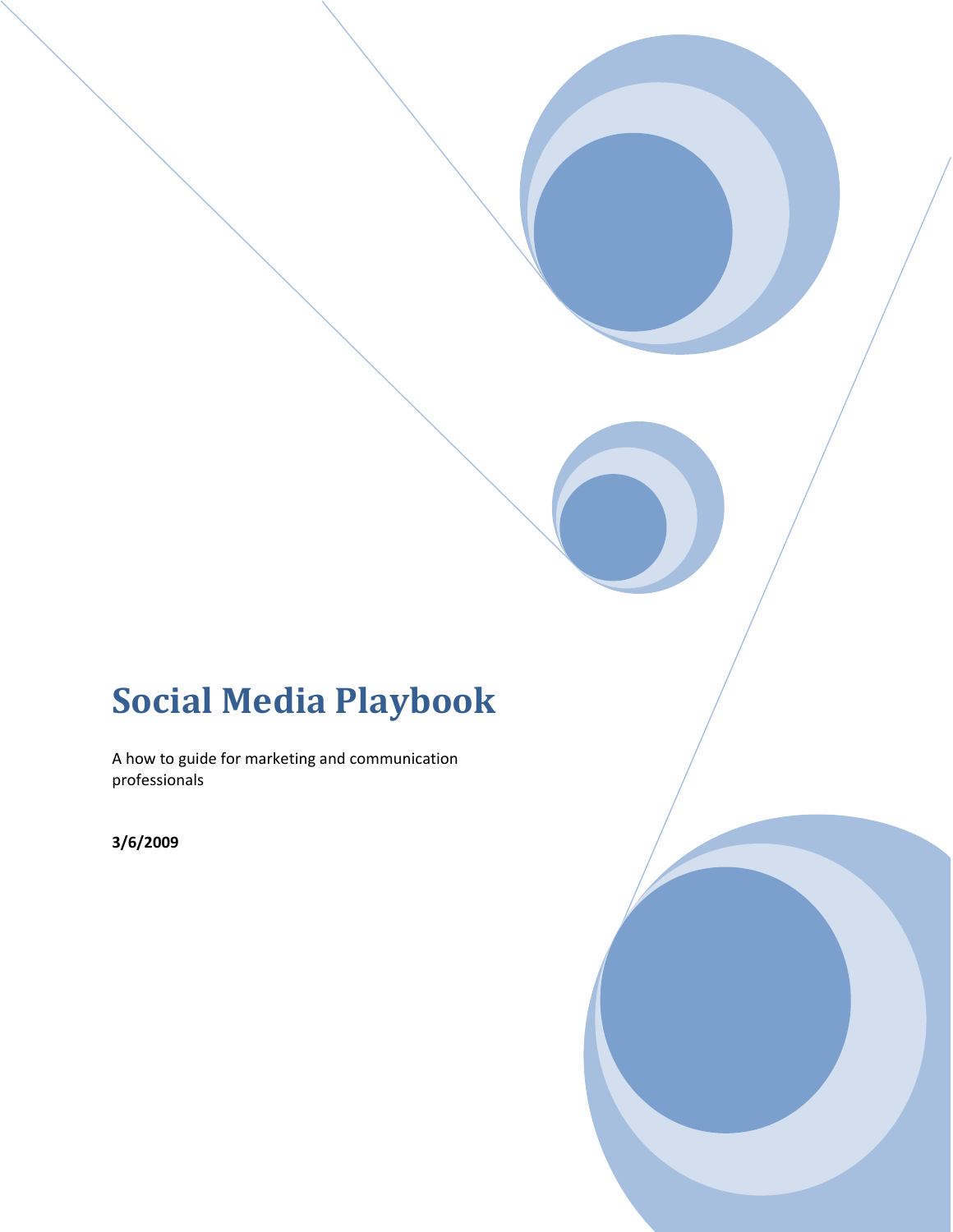# **Contents**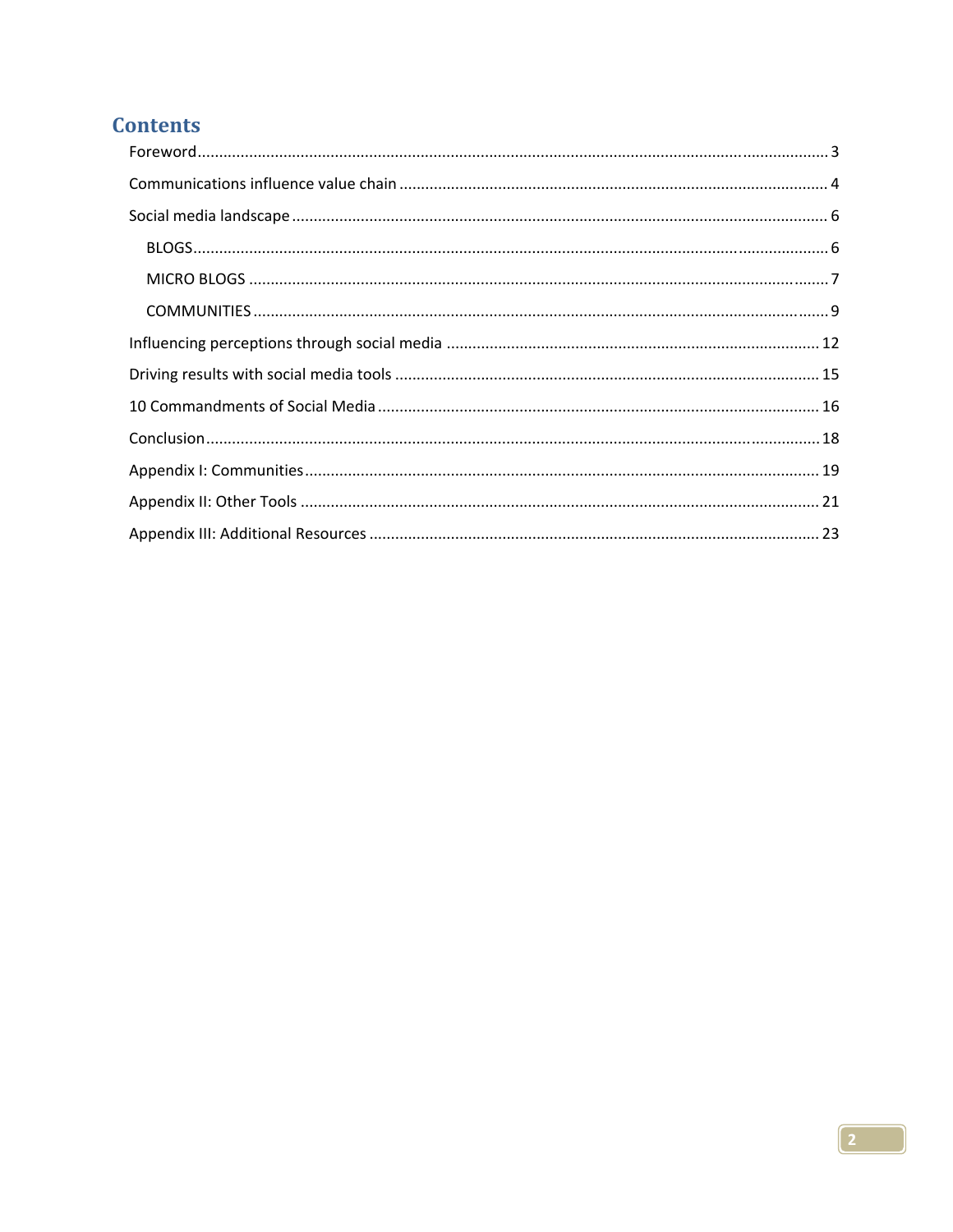*"There's no rule book. Social media is a giant, chaotic experiment" – Mark Drapeau*

#### **Foreword**

The growth of social media presents many new opportunities and challenges for communication and marketing professions across industries. The rise of informal and organic networks, the proliferation of 140 character conversations, and mobile status updates gives everyone new vehicles to share opinions and insights. Often these opinions and insights are not based on hard facts, but one fact is certain – blogs, communities, social networking sites and micro‐blogs enable anyone to contribute to an endless and organic conversation taking place in cyberspace.

What impact has the rise of social media and the associated new influencers had on perceptions? What about buying behaviors? There is little doubt that these new tools are having an impact on how users perceive brands. For instance, Robert Scoble, a proficient Twitterer, can make or break a new product/solution with one of his 140 character posts. Social Web firm BuzzLogic found that about 50 percent of people who read blogs turn to the blogosphere when making a purchasing decision. So the answer is yes, social media is a powerful tool to impact perceptions and, for some, buying decisions.

But how are influencers using these tools? There can be little question that traditional media and analyst influencers have begun using these new "social" tools to capture insights about trends, push out their opinions that link back to deeper analysis found in reports, and gain new followers/friends with the goal of either stimulating more conversation around various topics or driving interest/traffic to a specific report. Simultaneously, a new cadre of influencers is emerging within these informal and ever‐changing networks. Old and new influencers are using these new social tools to enhance their profile as experts and thought leaders.

So who are these new influencers? Everybody! From the individual developer (i.e. MVPs) to high profile and monetized bloggers (i.e. Nick Carr) to soccer moms (i.e. Cafemom.com) or daddy bloggers (i.e. savvydaddy), new influencers come in all shapes and sizes. As with traditional media and analysts, strategies and programs should be designed to fit the specific requirements/preferences of these new influencers.

This playbook outlines some of the most prominent social media tools, the nuance associated with these tools, the value they bring, and some guidelines to utilize them to engage old and new influencers alike. There isn't "one right way" to approaching social media , but doing nothing is not an option!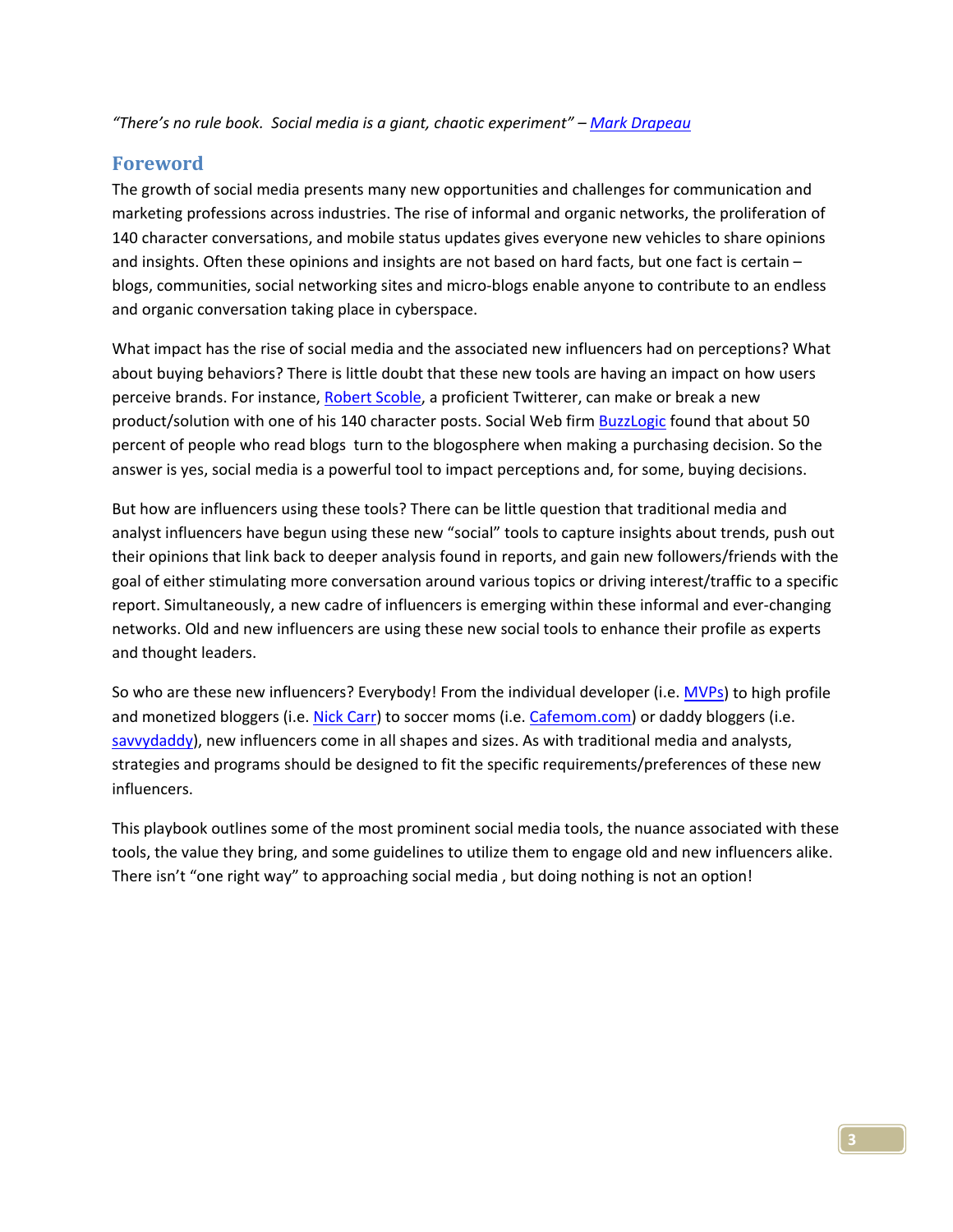### **Communications influence value chain**

It's worthwhile to showcase how the communications influencer ecosystem has shifted with the advent of social media. Traditionally, analysts were thought of as the first line of defense. From there you moved upwards to the trade press and business journalists. Once you've got the media up to date, your story should be mostly baked. Your last stop, assuming your story is fully baked is the Wall Street analysts. These were the old days.

Now there is a new cadre of influencers. These folks can be considered alternative influencers. They are bloggers, students, academia, online pundits and soccer moms. They are increasingly a resource to help new and old influencers alike shape perceptions of a given brand, product or idea. It is the new or alternative influencers that this paper will focus on. Below is a chart that outlines the influencer value chain and how each influencer group is utilized for a specific purpose.

## Influencer value chain



While the ROI of building programs around new influencers is not clearly defined, there is a huge opportunity cost to doing nothing. On the flip side, it's good to keep in mind that ill conceived efforts can lead to PR disasters. A recent (August 2008) example of such a disaster was Exxon Mobil's "Janet" debacle, where an individual falsely portrayed herself as an Exxon employee on Twitter. This fallacy had significant trust, transparency and perception ramifications for Exxon. A PR nightmare to be sure! Forrester's Jeremiah Owyang chronicles a running list of brands that got punk'd by social media. In the end however, tapping into these new influencers can open up many doors, and incorporating social media/networking strategy/tactics to reach them into your communications plans should be a serious consideration.

There are many different types of alternative influencers. From the "pushers" or connectors (i.e. Robert Scoble and Guy Kawasaki) to the pundits (i.e. Tim O'Reilly and Chris Brogan) to the social media wizards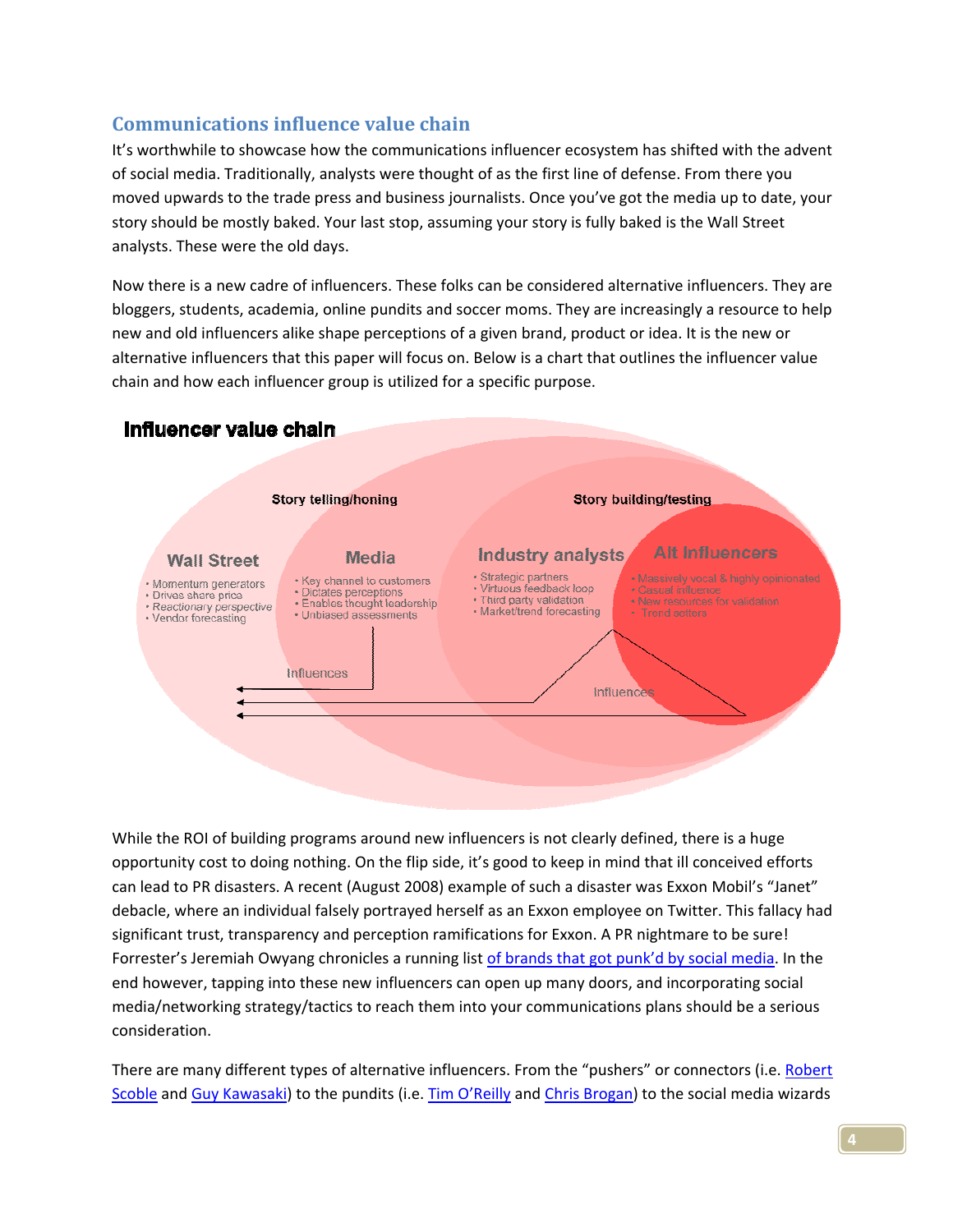(i.e. Jeremiah Owyang and Chris Pirillo), there is no shortage of new influencers to tap into. By listening and navigating through the noise you can identify the right group of alternative influencers with whom to build relationships. There's certainly no shortage of opinions out there in the blogosphere and Tweetsville!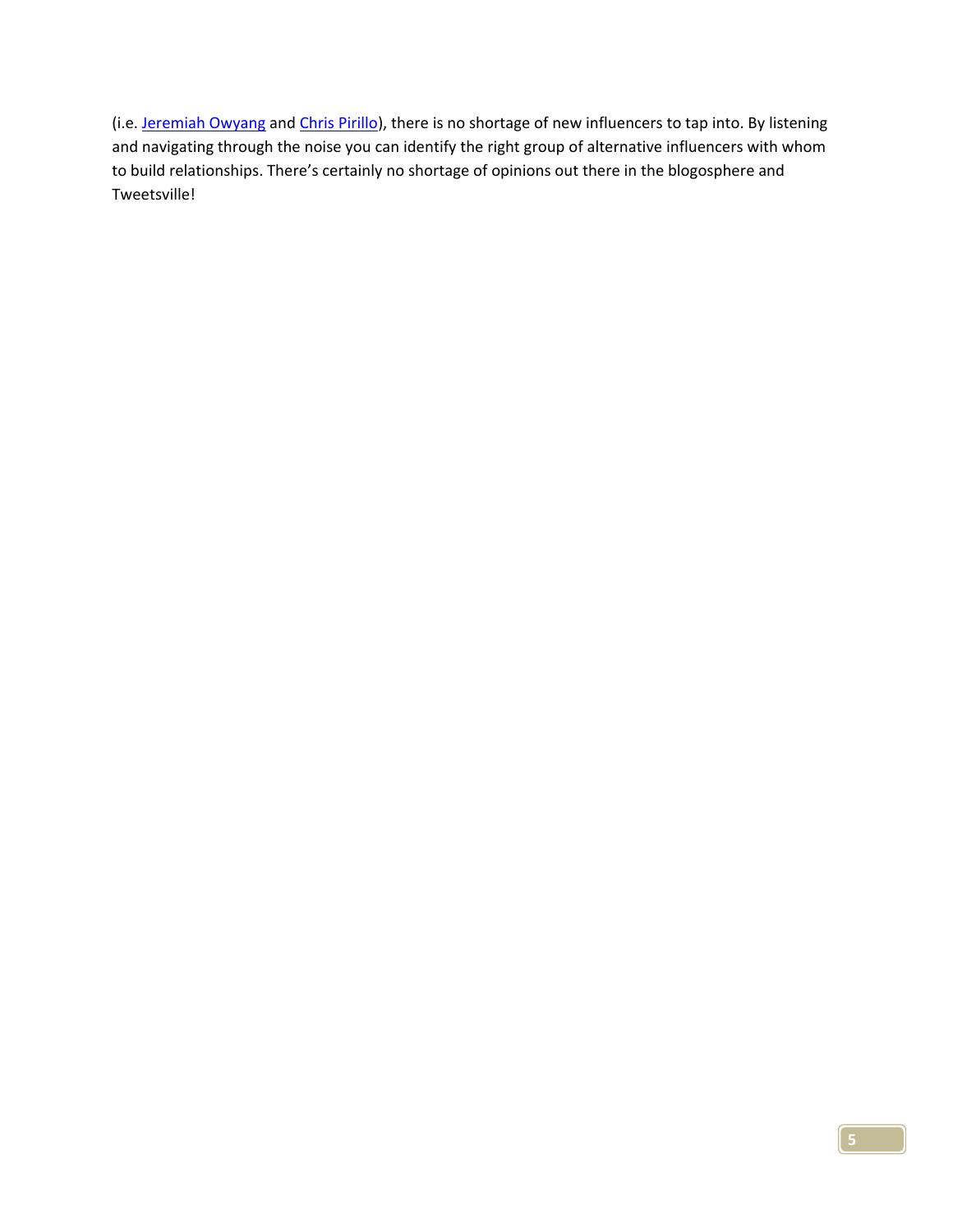## **Social media landscape**

Social media can be used to help organizations identify and cultivate new "fans" and "followers." Any organization that touches external audiences (customers, partners, influencers) can utilize blogs and communities to impact perceptions and buying behaviors. However, some behavioral changes certainly have to occur in order for these tools to be used effectively. For instance, marketing professionals should not view **Twitter or Facebook** as a vehicle to "push" messages out to audiences. Rather, they should listen and participate in the ongoing discussion organically taking place. Likewise, communications professionals cannot post a press release on a blog and expect to get traction. They, too, must listen and participate where appropriate.

The information below provides an overview of some of the most prominent social media tools that can be used to identify and engage influencers.

#### **BLOGS**

Blogs can be a paragraph about your favorite music artist or a two‐page polemic on your thoughts about the Obama presidency. The underpinning value of blogs are the opinions (preferably fact-based and backed up with links to relevant research) espoused. It's important to note that there are thoughts of blog posts that could be relevant to your area of coverage, but you cannot track them all. By listening to the banter, mapping the linkage landscape and prioritizing the most influential posts, you will be well served as you jump into the conversation.

In terms of identifying and tracking, you do have resources to help you navigate the blogosphere. Indeed, there's a whole cottage industry that's evolving around identifying the most influential blogs on any topic you can imagine. Companies like Radian6, BuzzLogic, and Trucast have created some very complex algorithms that help marketing and advertising organizations identify and track the blogs with the biggest (relevant) footprint. These tools can be invaluable to any company seeking to utilize social media for perception impact and/or brand enhancement.

These pure plays are a good starting point to identify the thought leaders, but organizations also need guidance on effective strategies/tactics for engagement. Industry stalwarts, such as Wunderman and Forrester Research have created specific practices around social media. Similarly, newcomers such as Mzinga, Powered, and MotiveQuest have carved out a niche in helping companies build communities and leverage 2.0 tools to drive business and brand management. Even PR firms like Waggener Edstrom and Coyne PR are strategizing to help their clients understand and benefit from social media tools.

Perhaps some of the best resources for understanding and using social media are the independent consultants that have cropped up over the last couple of years. Thought leaders like Charlene Li, Jeremiah Owyang, Chris Brogan, and Andy Beal have positioned themselves well as more and more companies jump on the social media bandwagon.

Below are some guidelines to consider when building a blogging strategy.

|           | Implementation           |
|-----------|--------------------------|
| Objective | Identify thought leaders |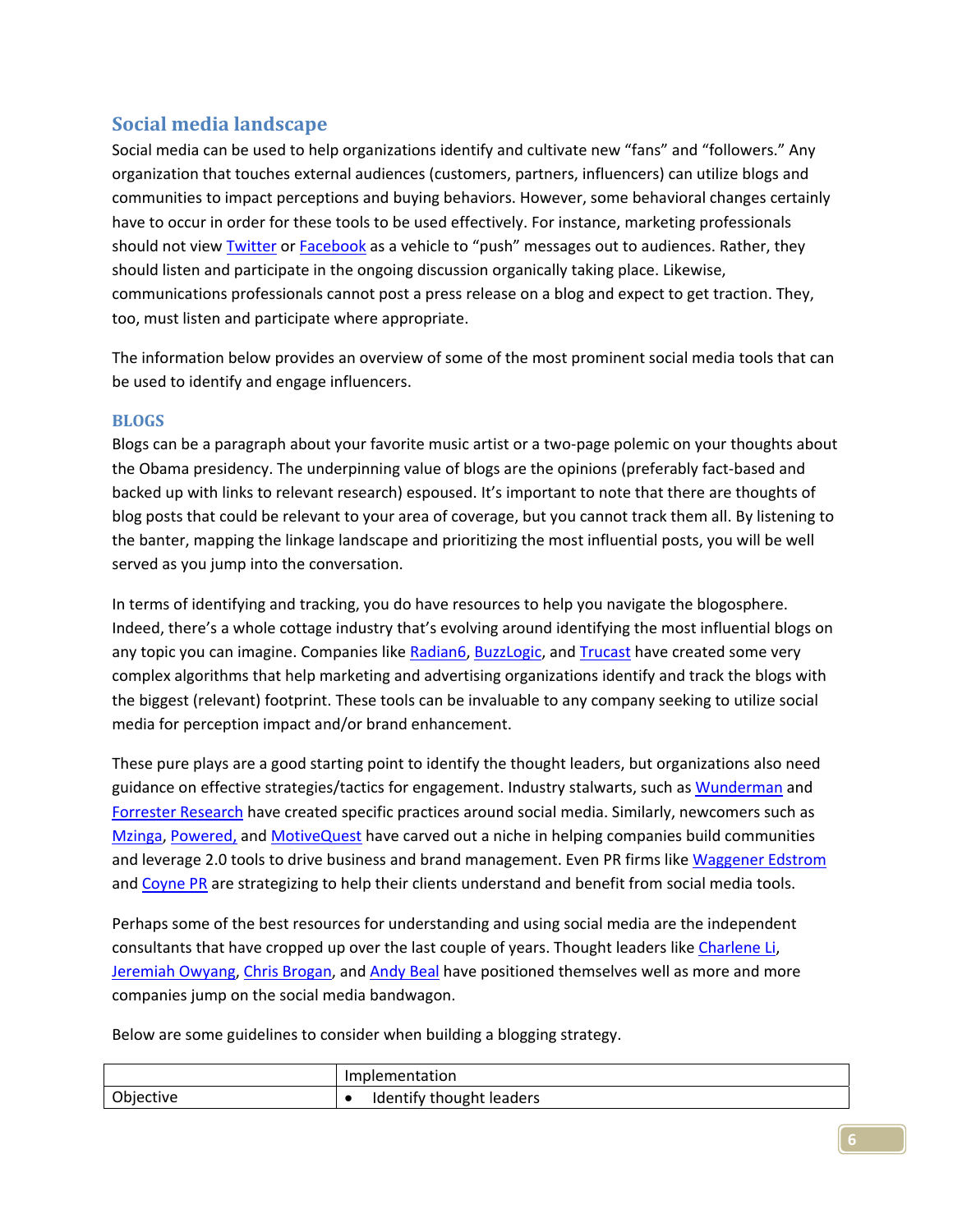|               | $\bullet$ | Listen & contribute to relevant conversations                     |  |  |
|---------------|-----------|-------------------------------------------------------------------|--|--|
|               | ٠         | Cultivate champions/evangelists                                   |  |  |
|               | $\bullet$ | <b>Enhance brand awareness</b>                                    |  |  |
| <b>Nuance</b> | ٠         | Opinionated & informal analysis                                   |  |  |
|               | ٠         | Participatory vs. promotional engagements                         |  |  |
| Value         | $\bullet$ | New 3 <sup>rd</sup> party references                              |  |  |
|               | ٠         | Expanded sphere of influencers                                    |  |  |
| Action        | $\bullet$ | Listen & prioritize (not all blogs are created equal)             |  |  |
|               |           | Jump in the conversation (with thoughtful/valuable insights)      |  |  |
| <b>Tools</b>  | $\bullet$ | Technorati, Wordpress, Blogger, Radian6, TruCast, Mashable, Digg, |  |  |
|               |           | <b>Delicious</b>                                                  |  |  |

There is no "correct" way to do blogs. The best education to understand the vulnerabilities, opportunities and challenges associated with blogging is to just do it. Jump in, test the medium and make yourself an influencer. Read peoples' blogs you admire, want to get to know. Rate and comment on their posts. Be advised, though, that blogs have made it easier for anyone to comment on your line of thinking. Popular services like Digg allow users to rate a given post, thus allowing the most popular to bubble to the top. It's important to remember that someone will likely find and potentially rate your opinion, so it's crucial to have a healthy appetite for criticism and praise alike.

#### **MICRO BLOGS**

Micro blogs, not unlike their big brother counterparts, offer an effective and easy way to pontificate. The only hitch is that you have to pontificate in 140 characters. With micro blogs, brevity is king. Unlike blogs, which tend to be topic or industry segment‐specific, micro blogs are riddled with "noise." People post updates on what they're having for dinner, rant about how their teenager is wearing on their nerves, and other banality of everyday life. However, if you're tracking the right micro bloggers you can uncover a wealth of information about relevant and timely announcements…often before it reaches mainstream media.

The notion of "breaking news" is the Holy Grail for micro bloggers. Even if derived from a press release or vendor site, proficient micro bloggers have proven to be a good source of viral marketing and digital storytelling. Beware that many of these bloggers/micro bloggers (and the lines do definitely blur between the two) do not subscribe to the traditional messaging filters associated with institutionalized media and analyst relations. Thus, they typically do not shy away from offering hard edged opinions, criticism and/or praise.

*Note: Micro blogs are used by both traditional and new influencers alike. The former are increasingly utilizing the medium as a way to test ideas, gather informal feedback for an upcoming report/story, and offer up opinions. The latter are using this medium to grow their sphere of influence and build relationships to drive their consulting businesses.* 

Twitter has emerged as the pillar of the micro blogosphere. Twitter is, in essence, voyeurism in text format. Unlike traditional chat utilities like AIM, Communicator or Yahoo! Chat, Twitter is a one‐to‐many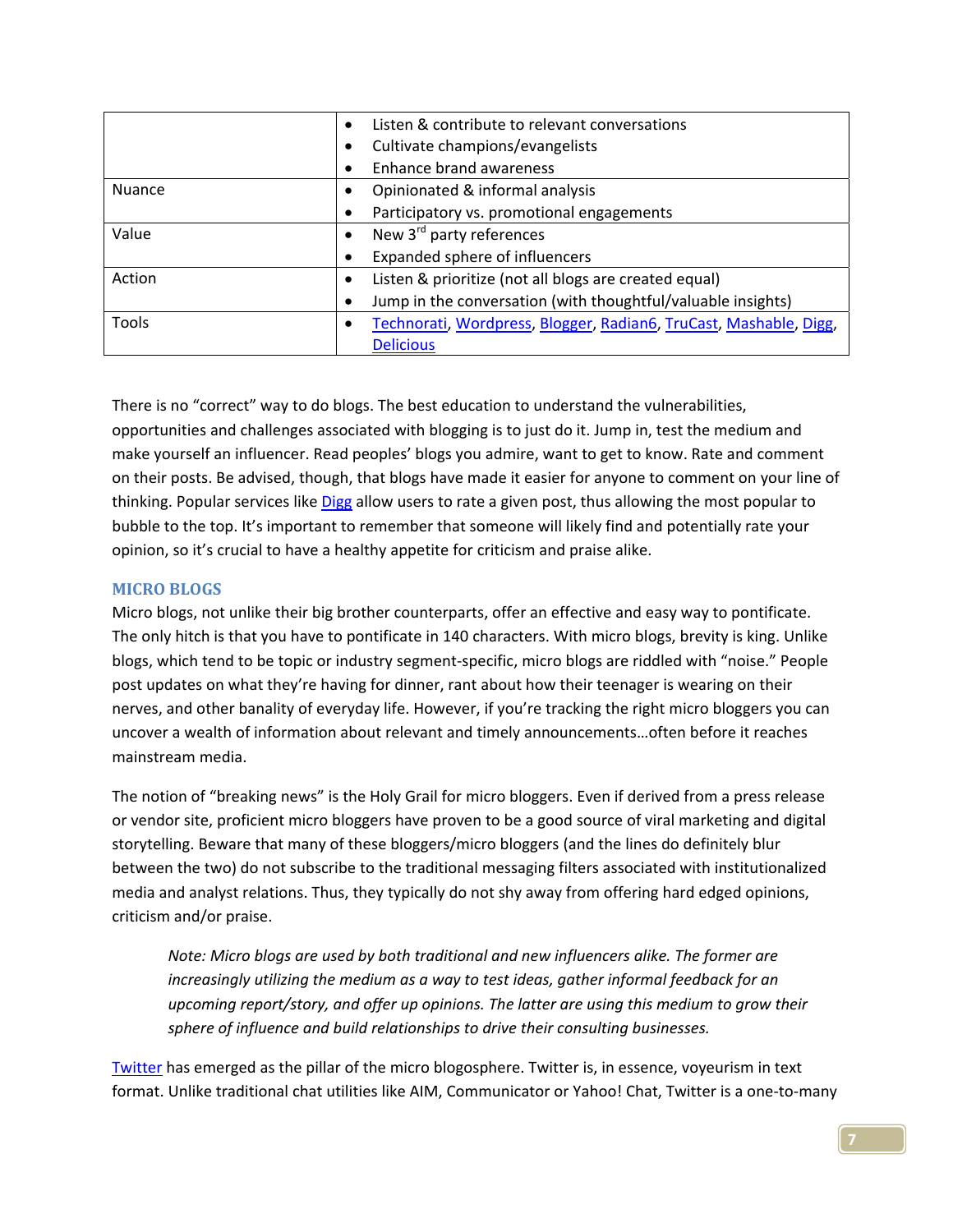form of communication that doesn't require a response. It's a good way to start a conversation with a group of people you know and possibly don't know.

Once you sign up on Twitter your mission is to find interesting people to follow – both from a personal and professional perspective. There's a Twitter search engine that makes it fairly easy to find people (especially if you know their "virtual handle"). The second step is to find interesting conversations, contribute and grow your followers. Twitter can be all consuming however, so some tips for "jumping in" include:

- o Follow only people you find interesting
- o Download an aggregator like Tweetdeck
- o Raid your followers' followers (see who's influencing the influencers)
- o Welcome and thank your followers (show them you care with a personal response, not with auto DMs)
- o Let down your protective barriers; most twitterers are very friendly
- o Be casual, transparent and never use Twitter to "promote"
- o Make time to Tweet (a good strategy if you can pull it off is to dedicated specific times to Tweet so your audiences know when to expect to hear from you)

As one blogger noted, Twitter is very much a "now" medium. Those who tweet operate in hyper speed, and it's futile to try to keep up. This timeliness or "now-ness" of Twitter is really its underlying value. However, this near real-time feed of thoughts and opinions makes the prioritization element all the more critical. A good rule of thumb is to not try to look back at past tweets and focus on staying up with the current conversation.

In addition to being a new medium of communication, Twitter has also given rise to a new language. From retweeting (RT) to dweet (drunk tweet), Twitter, not unlike instant messaging, requires users to learn a new digital lingo. Getting smart on the lingo will help you navigate the noise. Some resources to consider are Twittonary (Twitter library), Twellow (Twitter phone book), and Mr. Tweet. Another good resource is a post from **Dan Hollings** on some Twitter tips and tricks.

While Twitter is open to anyone, another micro blogging tool that's gotten a lot of attention lately is Yammer. Launched in September 2008 by David Sacks, Yammer operates pretty much the same as Twitter, but is designed to be a more closed micro‐blogging tool. Yammer is really Twitter for businesses, and allows individuals with the same corporate email address (i.e. @microsoft) to connect and share. The guidelines for Yammer are pretty much the same as Twitter save for specific nuances of a given corporation.

To date, Tim O'Reilly's team has conducted the most comprehensive study on the micro-blogging – or in O'Reilly's terminology, micro‐messaging – phenomenon. In a November 2008 report titled, "Twitter and the Micro-Messaging Revolution," O'Reilly's group outlines the myriad tools, success metrics and offers an informed opinion on the future of micro-messaging. On 25 February 2009, Laura "@pistachio" Fitton offered up her opinion in a webinar titled "Twitter for Business 101." Both O'Reilly and Fitton are must haves on your Twitter radar!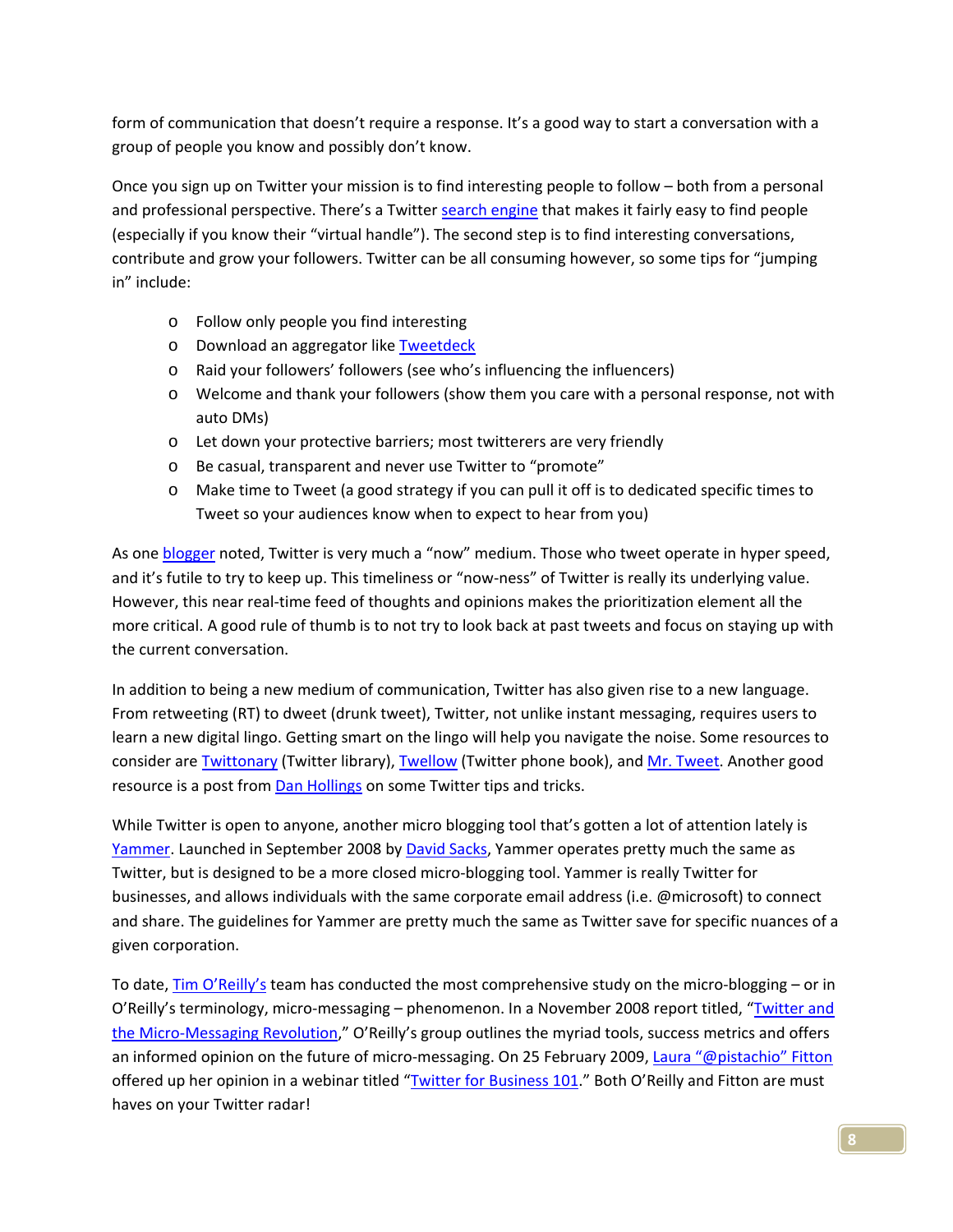Below are some guidelines for becoming an effective micro‐blogger.

|               | Implementation                                                            |  |
|---------------|---------------------------------------------------------------------------|--|
| Objective     | Start a conversation<br>$\bullet$                                         |  |
|               | Offer insights that make people want to "follow you"<br>٠                 |  |
|               | Build new relationships                                                   |  |
| <b>Nuance</b> | 140 characters<br>$\bullet$                                               |  |
|               | Organic and always on<br>$\bullet$                                        |  |
|               | Originality<br>$\bullet$                                                  |  |
| Value         | Near real-time sharing of ideas/opinions<br>$\bullet$                     |  |
|               | Identification of new influencers<br>$\bullet$                            |  |
|               | Virtually unlimited opportunities to join a conversation                  |  |
| Action        | Procure a Twitter and Yammer account<br>$\bullet$                         |  |
|               | Share your thoughts<br>$\bullet$                                          |  |
| Tools         | Twitter, Yammer, Tweetdeck, Twitt(url)y, Twellow, Mr. Tweet,<br>$\bullet$ |  |
|               | Ping.fm                                                                   |  |

I think the quote from Ryan Deal, who is a creative personality on Twitter, sums up the phenomenon and its scale, "Twitter is undoubtedly becoming one of the fastest growing social media tools in existence. As it continues to expand, so too does the diversity of its user base."

Go micro blog; be real, be transparent, but most importantly be yourself!

#### **COMMUNITIES**

Communities are another relatively new venue for peddling influence and shaping perceptions in the digital realm. By community, we're talking about those of the virtual or online flavor. Just like their real‐ world counterparts, these virtual communities are comprised of people with common interests and with a shared sense of social cohesion. Most successful communities are organic and viral. Perhaps the most important thing to remember about online communities is that they cannot be controlled, and if you try to control the community it will fail.

Communities are really the umbrella that gave rise to many of the other social media tools discussed above. At their core, the early communities were simply a way to exchange information ‐ to have a conversation across geographic boundaries. They have definitely evolved significantly since those early days, but it's important to keep in mind that it's in communities where the people gather, and from there they employ a myriad of tools to converse and share.

#### A brief history

The notion of online communities is not new. Indeed, social software has been around since the mid‐80s. Usenet was probably the first formal virtual community, and was designed as a distributed Internet discussion system. Another well known example of an early community is the WELL. Started in 1985 by Stewart Brand and Larry Brilliant, the WELL was designed as a bulletin board system and is thought to be one of the original dial‐up ISPs in the early 90s. The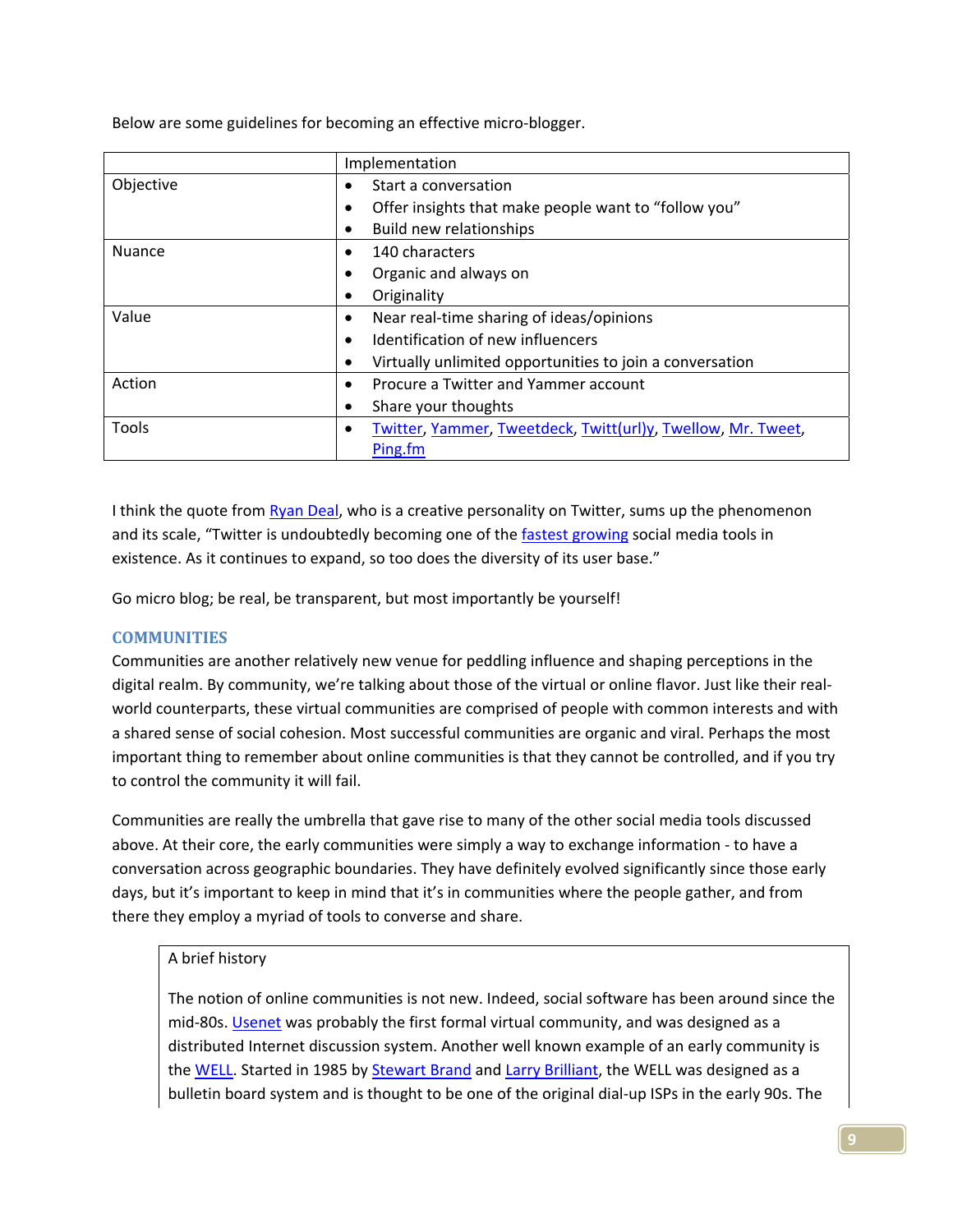WELL attracted a lot of great minds and inspired the development of the **Electronic Frontier** Foundation along with a seminal book called *The Virtual Community* by Howard Rheingold.

Fast forward to the mid‐2000s and the vision of these community pioneers has been writ large. According to a January 2009 study by Forrester Research, 28% of the 2,210 respondents indicated that they use a social networking site at least once a month. This is not a trivial number of people. The high level insights below give you an idea of how some of the most prominent communities/social networks have evolved:

- Friendster (Mar 2003): 90M registered users; 61M unique visitors/mo globally; 90% of traffic comes from Asia; listed in the top 20 global websites based on traffic
- LinkedIn: (May 2003): 30M registered users as of Oct 2008 across 150 industries; business‐focused community
- MySpace (Aug 2003): In June 2006 was the most popular social networking site in the US; 100 millionth account was created on 8/6/06; by mid‐2006 attracted 230k visitors per day; bought by News Corporation for \$580M in July 2005
- Facebook (Feb 2004): More than 150M active users worldwide; originally designed for Harvard students; opened to everyone 13 and above in Sept 06; half of users are out of college; 70% of users outside of the US
- Digg\* (Nov 2004): Boasts about 35M unique visitors per month; rating/voting system raised the bar on how users digest/discuss media \*really an aggregator of news, but has spawned a very loyal community of critics

All these social networks share a common objective: bring people together and give them the tools to share their lives. Each of these communities enables multimedia sharing, integrate with other networks and offer a mobile application across devices. Additional details on these prominent communities can be found in the Appendix I: Communities.

Below are some guidelines for operating within communities

|               | Implementation                                                          |  |
|---------------|-------------------------------------------------------------------------|--|
| Objective     | Build/enhance brand<br>٠                                                |  |
|               | Expand network of influencers<br>٠                                      |  |
|               | Share opinions/insights on market trends                                |  |
| <b>Nuance</b> | Conversational & casual<br>$\bullet$                                    |  |
|               | Fragmented & fleeting<br>٠                                              |  |
| Value         | More personal interaction with influencers, customers, partners<br>٠    |  |
|               | Extended conversations taking place in traditional outlets<br>$\bullet$ |  |
|               | Reaching a broader audience of influencers<br>٠                         |  |
| Action        | Become a fan of groups influencers belong to<br>$\bullet$               |  |
|               | Get to know the social side of thought leaders<br>٠                     |  |
|               | Start/join a conversation                                               |  |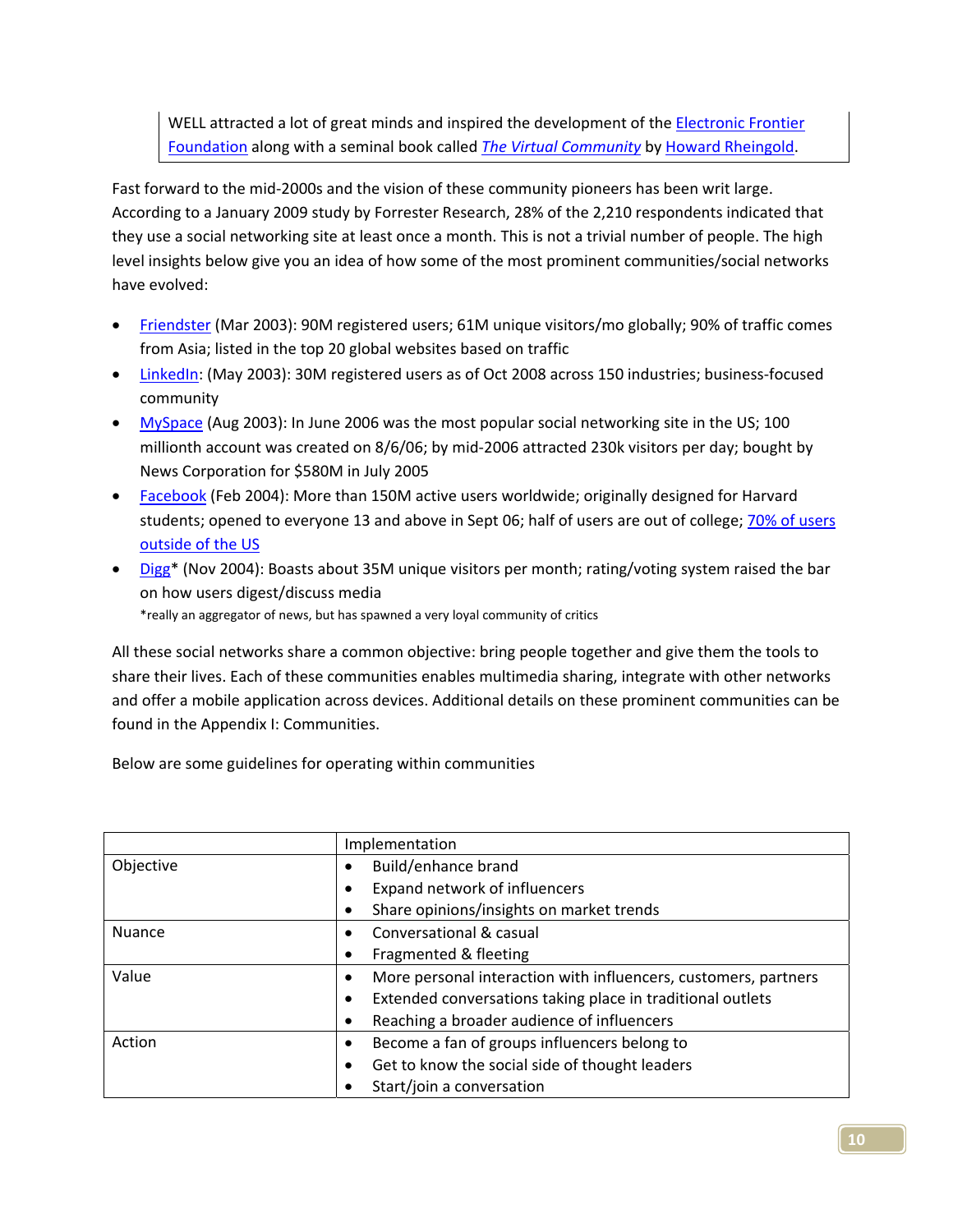| Tools | • Facebook, MySpace, Friendster, Digg, LinkedIn |
|-------|-------------------------------------------------|
|       |                                                 |

Another important community that deserves recognition is the gaming community. Gamers are probably the most ardent, loyal and vocal sub‐community operating in the online world. From the PC role players to the hardcore XBOX gamers to future forecasting Superstruct players, the gaming community is large and dedicated. Whether on a game counsel like Wii or PS3 or PC, gamers have given rise to virtual worlds that promise to change the way we collaborate both professionally and personally (see **SecondLife** as a good example).

Some interesting statistics on the growth in the gaming community:

- o Gartner predicts that mobile gaming will grow to be a \$6.3B market by 2011
- o A Dec 2008 Jupiter survey found that one in 20 online adults in the US spent 6+ hours a week playing games and spent \$200+ on games in the last 6 months

Communities offer a great way to stay connected to friends, family and colleagues. Whether you subscribe to a mainstream community like Facebook and MySpace or to those that are a bit more esoteric or focused on special interest (i.e. FIQL for music), if managed properly they can be fun and informative. Perhaps more importantly, if used appropriately businesses and organizations can use communities as a vehicle to drive messages, brand and perhaps even impact buying decisions.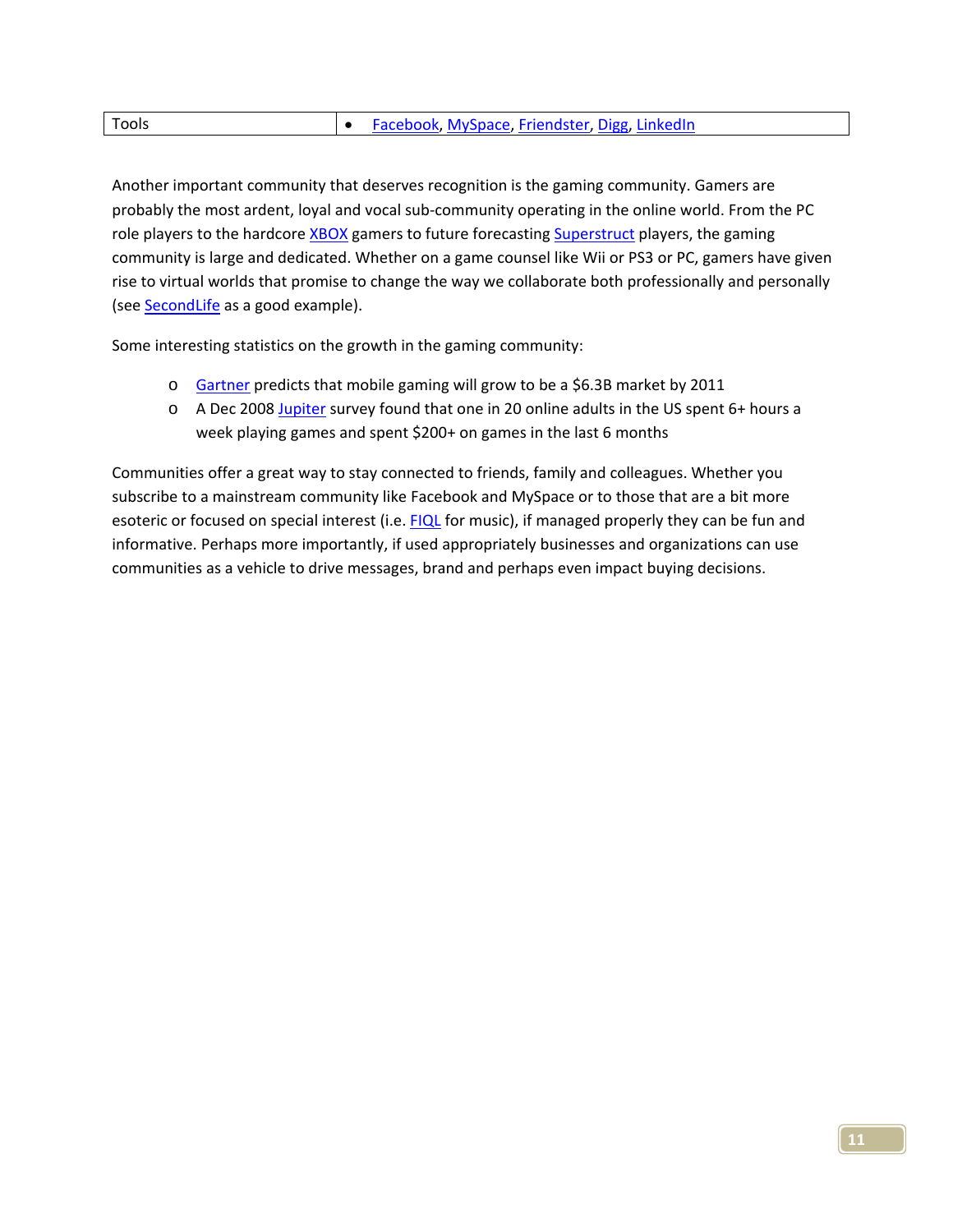## **Influencing perceptions through social media**

Social media has given rise to new ways to shape perceptions and influence buying decisions. From Twitter to Facebook to Friendfeed, these new social networking tools are forcing marketing and communications pros to think and act differently when telling…or selling…stories. It's a wild west out there, and there doesn't appear to be a "right" way to use social media tools to tell stories. As you employ different strategies for different social media environments, you will fail. There is no doubt about it; failure is inevitable with disruptive technologies. Prepare your stakeholders accordingly, but note that there is also room for limitless success as well!

Employing a comprehensive strategy across outlets – from Facebook to YouTube to Twitter – has proven to be an effective tactic to enhance perceptions in the virtual world. Obama's campaign is often held up as the example for impacting change across a variety of social media. However, you don't have to employ all types of social media. Comcast, for instance, has effectively utilized Twitter to enhance customer service. Starbucks has used communities to engage its loyal customers in helping to map the future of the company. Again, there is no "right" way to do social media.

Whereas the currency for traditional PR/AR is press releases, pre-briefs and buddy mails, in the realms of social media the currency is conversation. It's a conversation about politics, the evolution of technology, what Fred is having for dinner and how angry he was for having to sit in two hour traffic on his way home. Promotion in social media doesn't work. Participation is the principle to live by if you're going to engage bloggers, twitterers, and the like.

So how do you get started? Based on discussions with industry experts such as Charlene Li, analyst firms such as SageCircle and Forrester, consultants at Mzinga and MotiveQuest, and communication pros from Waggener Edstrom and Coyne PR, there are some table stakes that must be considered if you are going to win "fans" in the virtual hallways of social media and online communities. Below are five pillars that any marketing or communication pro should consider when trying to shape perceptions using these new tools.

#### 1. Build your network

The first thing you need to do is build a network of friends/followers. This isn't easy given all the noise that is currently out there. You've got to be compelling to win friends/followers. We're all busy and increasingly being pushed to be more accountable and productive. However, here are some key things to consider when building your network:

- a. Identify people (friends/followers) with similar interests, but don't limit yourself to like‐ minded people
- b. Do not try to control your network; they are organic by nature
- c. Be yourself, authentic and transparent

The key thing to remember is that social networks are informal conversations. Traditional means of communication riddled with marketing fluff does not resonate. Trust should be your key objective when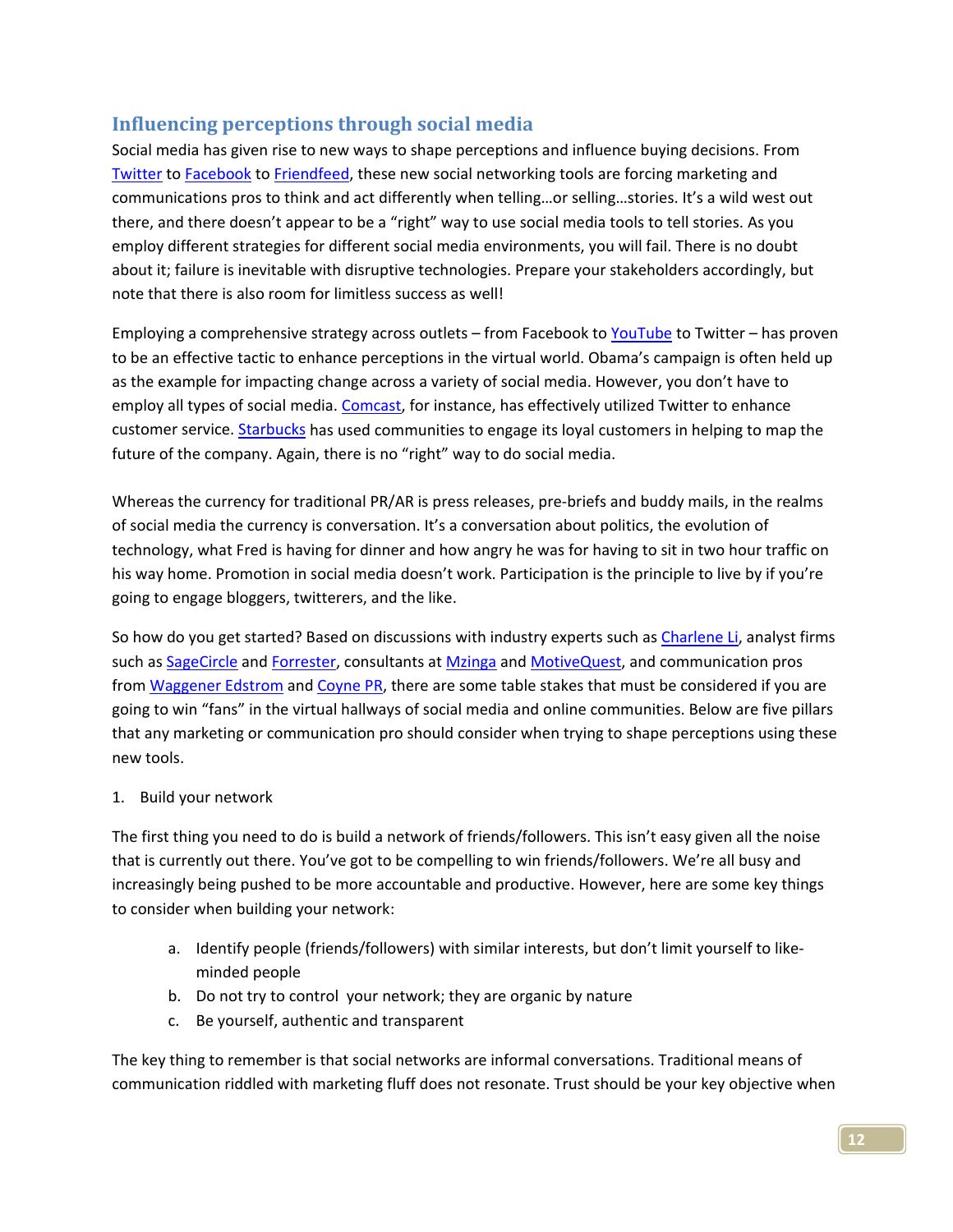trying to build your network and that can only be achieved by adding value to the conversation and offering informed opinions where appropriate.

#### 2. Listen

Once you've got a network, you need to start listening to the conversation. Keep in mind that listening really means hearing what your friends/followers are saying. If they're talking about football, talk about football. If they're discussing recipes or venting about their children's grades, follow suit. Do not force the conversation to map to your motive to win "fans." You will fail. Listening is perhaps the most important element to any effective social media influencer strategy. To quote Charlene Li, "you wouldn't go to a party of strangers and start shouting at them. You'd go in and join in the conversation." Same principle applies to virtual parties – listen and contribute.

#### 3. Prioritize

You cannot follow everyone with an interesting opinion (although Tweetdeck makes it easier). You have to determine your threshold for the topics that are of personal interest to you and those topics that you're responsible for in your line of work. If your goal is to identify a subset of people who are talking about a specific solution use a tool to identify the proper community. Free tools like Technorati can help, but if you want a more comprehensive view of the conversation look into TruCast or Radian6. These types of tools will save you time, and help you hone the list of influencers that are most relevant to your business.

Once you've identified the folks who are talking about your areas of interest, you'll need to start monitoring the conversations to see who the thought leaders are. This can be tricky. There are pundits that offer opinions and those who perform more of a redirecting/retweeting function. Both groups wield influence, but it's an important distinction that must be considered when developing your priority list.

*Suggestion: Don't get too caught up in assigning so much value on followers and number of posts/tweets, as they may not be the best metrics to consider as you prioritize your list. Sometimes individual contributors can wield a lot of influence on a given topic, so you're scope and objectives must be well defined.*

Those at the top of your list should be those with whom you strive to make stakeholders in your cause. These are the A‐listers that you bring in for consultations, break early news/pre‐brief, invite to special events. While the A‐listers are the friends/followers that can have the most impact for your cause, the B and C-listers should also be engaged on a consistent basis as well. You don't know who they're influencing and the impact that they'll have on shaping perceptions in the future. My advice would be to devise tactics to engage all levels of influencers.

#### 4. Participate

Now we've got a network, we know what they're saying, and we have an idea of most influential members. It's time to jump in the conversation. Social media is not for the timid. You will be criticized,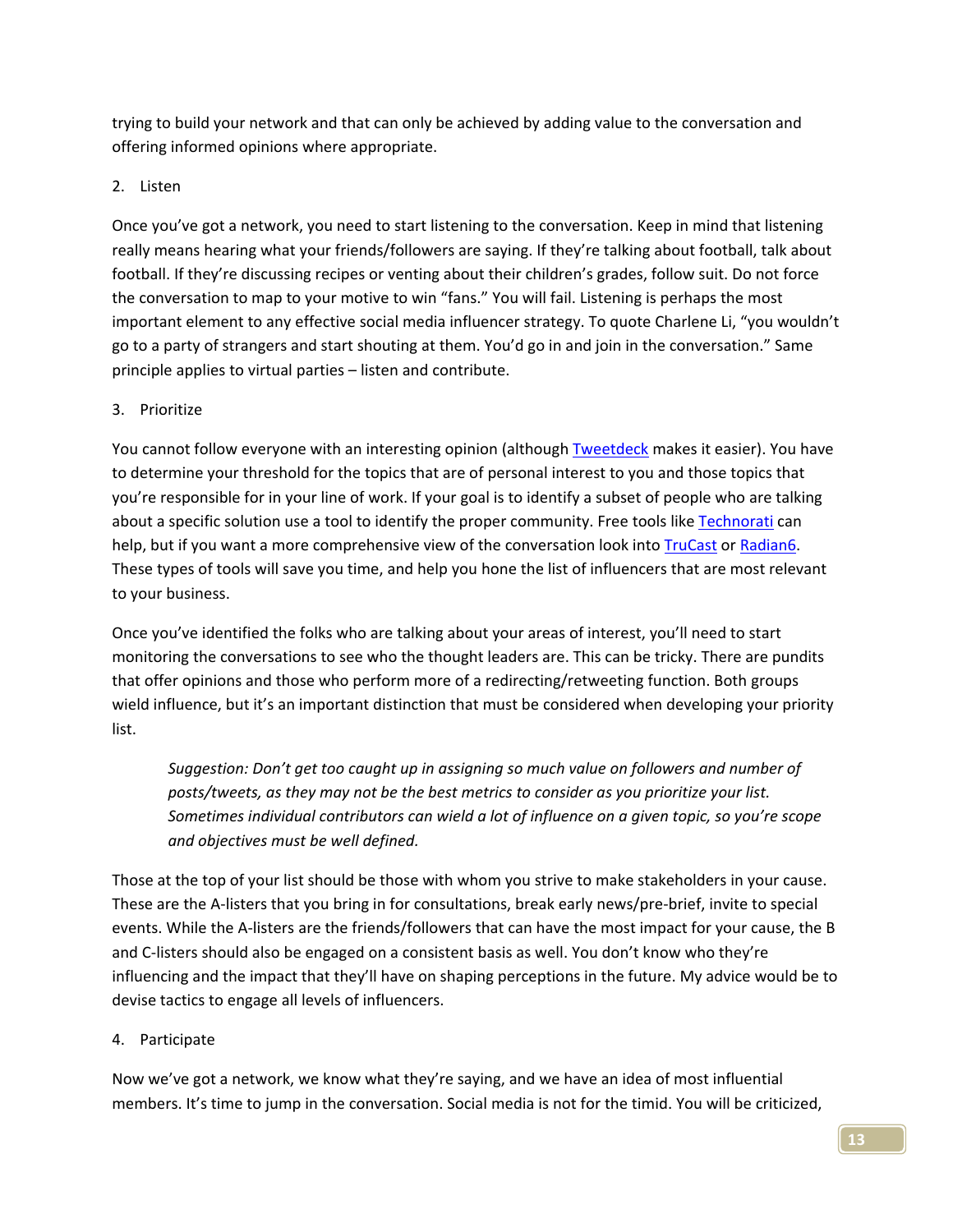but you'll also get praise. It's important to keep in mind that these people are just that…people. They don't want to be told, they want to be informed. They don't want to be marketed to, they want to participate in a meaningful conversation.

You can participate in many ways and in many forums; there's no shortage of social networks or tools out there! Find a topic that's interesting to you personally or professionally and jump in! Remember, the underlying goal of engagement is to build mutually beneficial relationships. Keep this in mind and you'll do just fine.

#### 5. Evolve & Measure

Social media is the farthest thing from static. Any influencer program designed around social media must be nimble, agile and highly flexible. Structured programs seeking to reach new influencers across social media are doomed to fail. Again, these are informal networks, and underpinning that informality is an inherent flexibility. Businesses seeking leverage the power of Twitter, Facebook, Friendfeed or blogs need to internalize the "pasta" business strategy. If something doesn't work the first time, try a new tactic.

Determining the ROI of a new influencer strategy for social media isn't easily defined. There are some key metrics to take into account. How well the story is resonating with target audience (i.e. retweets, blog comments), linkages between networks, shift in perceptions, tone of posts, and number of followers/friends are all good candidates, but these are early days so the bottom line value of such programs are not as straightforward as traditional marketing/PR/AR. You're not doing traditional marketing/PR/AR, so find what works for you and your organization by way of measuring success.

#### Take away

There are many ways to tap into the new influence peddlers out in the virtual world. Understanding who's shaping perceptions, where they're getting their information from, listening to the conversation and testing different engagement strategies/tactics are table stakes. While the ROI may not be readily apparent and the institutional barriers in any organization may be cumbersome, the cost of not joining in could be enormous.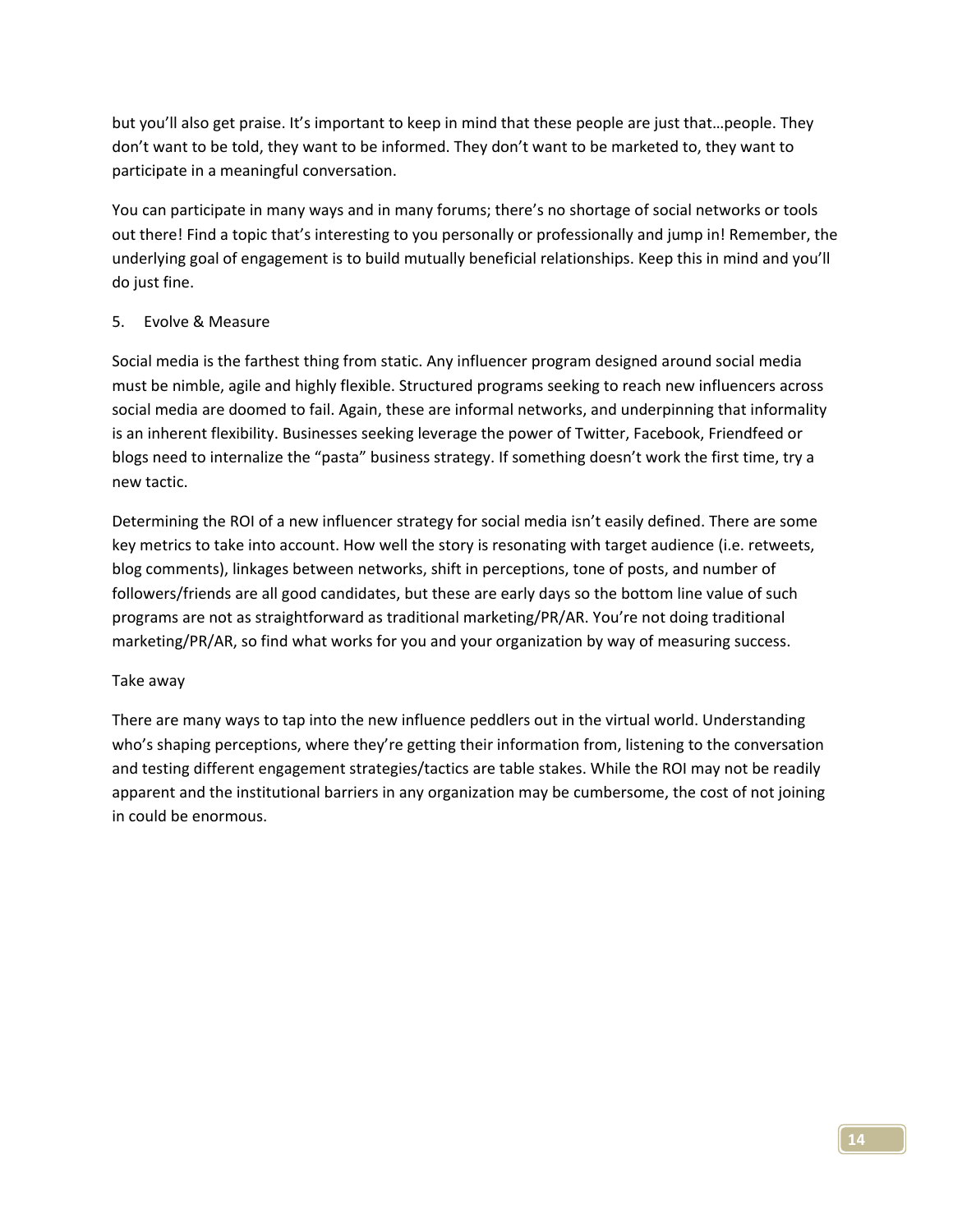## **Driving results with social media tools**

The first consideration that must be addressed before engaging external audiences via social media tools is fleshing out the objectives. It's easy to get lost trying to boil the ocean when exploring the vast possibilities of social media. Having a clear objective of what you want to achieve when using blogs, micro blogs and communities will serve you well as you jump in.

Objectives must be considered through a variety of lenses. Here we focus on marketing and communications. To be sure there is overlap between the two lenses, but there are some subtle nuances. So what are some objectives to consider for marketing and communications professionals?

|                      | Marketing                                                                                                                                                                     | Communications                                                                                                                                                           |  |  |
|----------------------|-------------------------------------------------------------------------------------------------------------------------------------------------------------------------------|--------------------------------------------------------------------------------------------------------------------------------------------------------------------------|--|--|
| Strategic objectives | Enhance brand awareness<br>٠                                                                                                                                                  | Build network of evangelists<br>٠                                                                                                                                        |  |  |
|                      | Drive sales/market share<br>٠                                                                                                                                                 | Drive positive perceptions = sales                                                                                                                                       |  |  |
|                      | Improve customer satisfaction<br>٠                                                                                                                                            | Start a conversation                                                                                                                                                     |  |  |
| Audience objectives  | Identify brand ambassadors<br>$\bullet$                                                                                                                                       | Identify new influencers (academia,<br>٠                                                                                                                                 |  |  |
|                      | (customers, students, partners)                                                                                                                                               | consultants, students)                                                                                                                                                   |  |  |
|                      | Build relationships with<br>٠                                                                                                                                                 | Build relationships with key<br>٠                                                                                                                                        |  |  |
|                      | customers/partners                                                                                                                                                            | influencers                                                                                                                                                              |  |  |
| Tactical objectives  | Listen to the dialogue & find<br>٠<br>conversations to improve narrative<br>Create fruitful feedback loops through<br>٠<br>participation<br>Map the perception ecosystem<br>٠ | Listen to the opinion shapers &<br>٠<br>engage to ensure positive sentiment<br>Participate to understand emerging<br>$\bullet$<br>trends<br>Map the influencer landscape |  |  |
| <b>Metrics</b>       | Increased interactions with<br>٠<br>influencers<br>Growth in topic posts/mentions<br>$\bullet$<br>Positive change in sentiment                                                | Velocity of posts by influencers<br>٠<br>Volume of comments/posts<br>٠<br>In/outbound link popularity<br>٠                                                               |  |  |

Objectives can be malleable and can change depending on the social medium used. The baseline objectives outlined above should give you a starting point. Once you have the objectives clearly spelled out you're ready to jump in!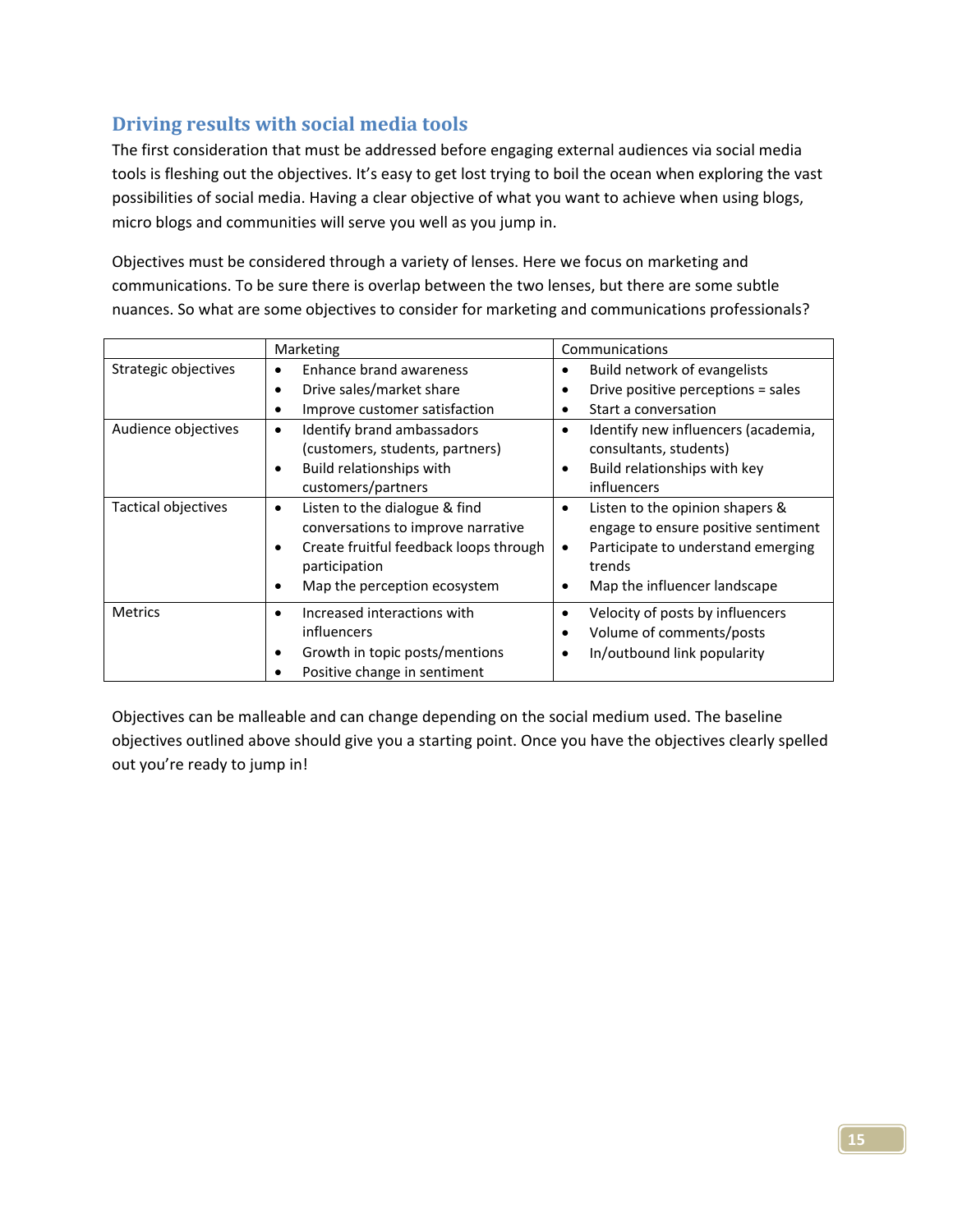## **10 Commandments of Social Media**

Now that we've got some guidelines on how to conceptualize developing a social media strategy, let's explore some of the "must dos" when jumping into the social media world. While these guidelines do not guarantee success, they do provide a baseline of some of the tactics you can employ to be better prepared to start a conversation and build fruitful relationships using social media.

#### **1. Thou shalt know thy audience prior to engaging**

Effective engagements with influencers operating in social media circles necessitate a change in the way we think about communications. There are new rules for engaging, new methods for outreach, and new strategies that must be undertaken to ensure messages resonate in social media outlets. Knowing their interests and areas of coverage can lead to fruitful new relationships that can enhance perceptions of Microsoft, and hopefully positively impact buying decisions.

#### **2. Thou shalt listen to your audience**

Understanding who the thought leaders are, their preferences for engagement, and their interests is essential to any communications campaign targeted at social media. By listening to customers and influencers posting on Twitter, friending on Facebook, and updating blogs can significantly enhance the relationship bonds that exist or are being created with new influencers.

#### **3. Thou shalt understand the landscape of influencers**

It is crucial to understand the influence linkages. Are academics influencing analysts? Are individual contributors (i.e. developers) influencing A List bloggers? Understanding how to map the landscape will better equip communication & marketing professionals to deliver targeted messages and build relationships with appropriate influencers.

#### **4. Thou shalt treat new influencers as a distinct group**

Social media has given traditional influencers new vehicles to publicize opinions/analysis. However, outlets such as Twitter, Facebook, Friendfeed, etc. have also given rise to a new cadre of influencers that are helping to shape perceptions, and, to some extent, purchasing decisions. As with analysts and the press, bloggers/twitterers see themselves as a distinct subgroup. It is therefore essential that communications & marketing professionals alter the way in which they view these new influencers and cater to them as a new subgroup of influencers. This means that Microsoft should consider hosting blogger roundtables at events; Twitter social meet ups; Facebook events, and the like.

#### **5. Thou shalt not use social media to promote a brand/initiative/product**

Social media is not about marketing in the traditional sense; it's all about participating in an ongoing discussion. It's about developing a relationship vs. launching a campaign. It's about giving the communities valuable data, early insights to upcoming announcements, and strategic guidance. Discussions taking place in social media circles are informal and conversational. Promotion of a brand or product will not resonate in most circles. Employing traditional PR & marketing tactics in social media outlets will likely fail to capture audience mindshare.

**6. Thou shalt fully disclose company association when brokering relationships**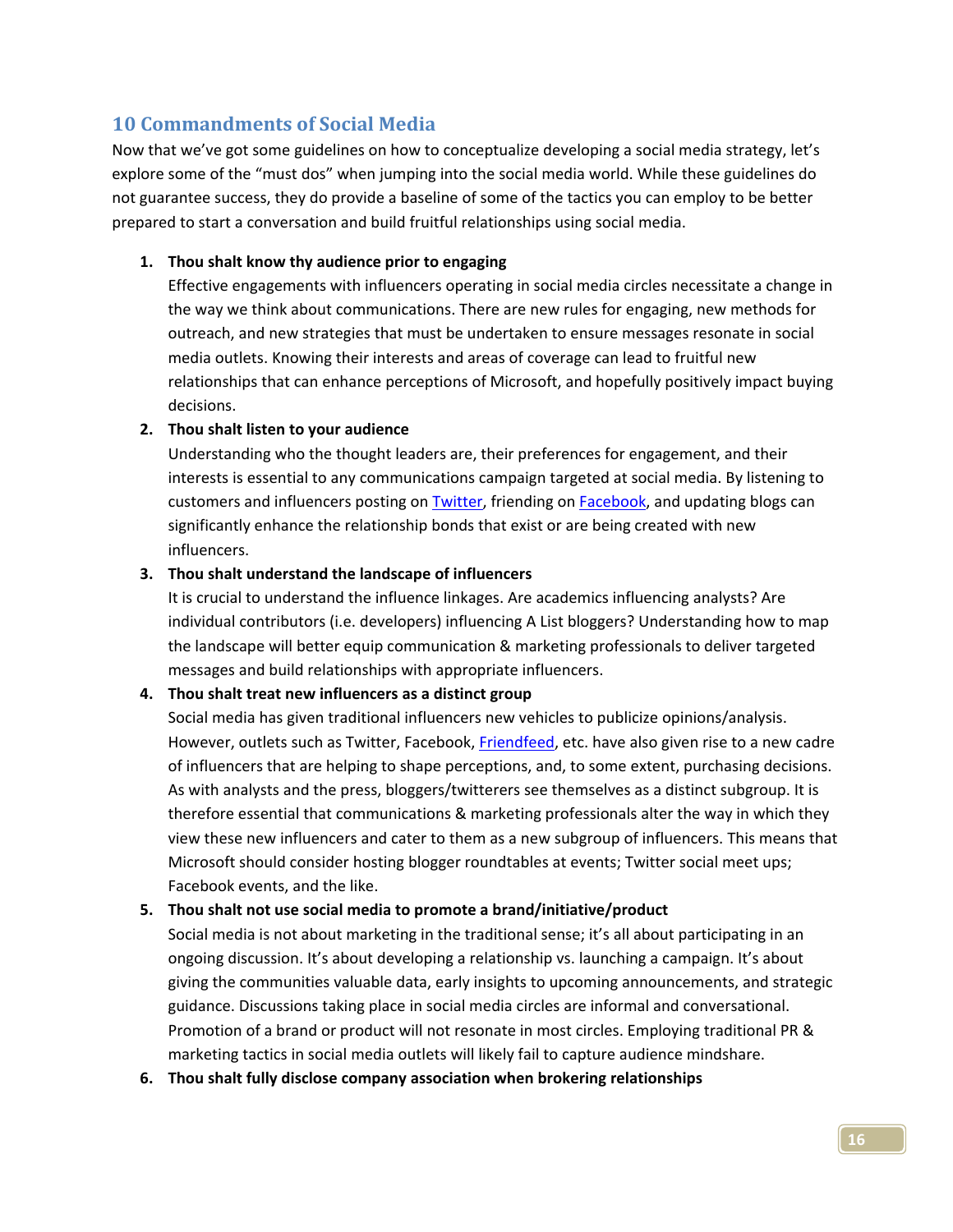Transparency carries a lot of weight in social communities. Operating under an @Microsoft alias will likely lead to suspicion. It is proven that being up front and honest with your association to a given company, organization or specific campaign can lead to trusting and value‐driven relationships in the virtual world.

#### **7. Thou shalt respond responsibly to praise and criticism alike**

Social media gives rise to new mouth pieces for critics and advocates alike. Opinions, comments, etc. can appear in a manner of minutes and be re‐posted or re‐tweeted in seconds by hundreds of people. Communications & marketing professionals must be diligent to carefully consider how responses are crafted. Opinions and comments to posts need to be done in a productive way that sways the critics and enables supporters.

#### **8. Thou shalt engage in conversations with valuable insights**

To win friends in communities and microblogs you must bring some value to the conversation. For instance, retweeting (RT) a post without any value added insights is not productive. Offering up your "spin" on the RT demonstrates that you've thought about the post and offered up what is hopefully a useful evolution to the story. This can be comical, analytical or advisory. The key is to jump in with some thoughtful insights.

#### **9. Thou shalt utilize social media as a complement to traditional influence vehicles**

Utilizing Facebook communities or Twitter groups to drive traffic to your company's site or other social media vehicles (i.e. YouTube product videos) can be an effective complement to ongoing engagements with influencers. Creating contests, conducting polls, and harnessing crowdsourcing can make your contributions to these social media groups more impactful, and thus valuable to followers/friends.

#### **10. Thou shalt strive to become an authority/ambassador**

Becoming an authority will grow your sphere of influence. Value + authority = influence. With influence comes more followers/friends, which are the underpinnings of success in social media circles.

 $#$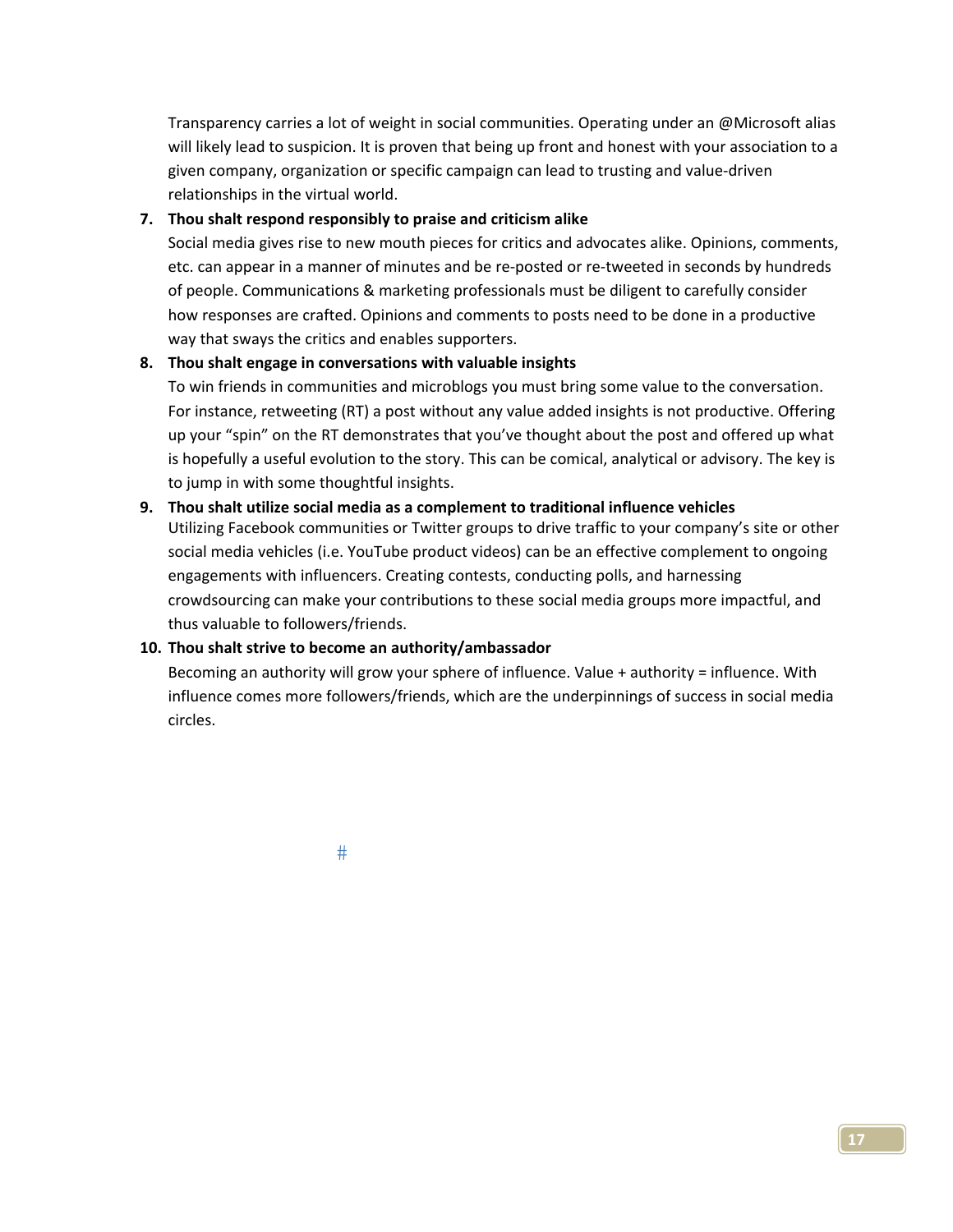## **Conclusion**

As noted at the outset of this paper. There is no "right" way to do social media, but our hope is that this playbook has given you some useful insights on how to employ the different tools to impact perceptions and cultivate new relationships. These tools are ever-changing and new outlets are cropping up every week. However, those highlighted above have a pretty loyal following and it's safe to assume they'll be around for awhile.

Engaging influencers with social media tools is very much time consuming, but by aggregating your feeds, monitoring tweets and community chatter you can find relatively easy ways to participate. Some top level guidelines to always keep in mind include:

- Avoid starting a new "party"; piggyback on existing online parties taking place on Facebook, Twitter, etc
- Avoid trying to force a new conversation; track ongoing conversations on fan pages, on Twitter and across blogs and join in where appropriate
- Make time each day to listen to the discussion
- Prioritization is critical as it will help you develop meaningful and lasting relationships with those who could impact your own identity as well as that of your company
- Don't be shy; get out there and contribute

We are still very much at the beginning of a new era of utilizing social media for marketing and communications. Social media (and 2.0 tools in general) allows individuals and companies to share and consume more information than ever before. Although it feels like the "wild west" out there, if you take the time to learn the tools, understand the nuance and the value that these new conversation outlets offer, you can help elevate yourself and your company as a thought leader.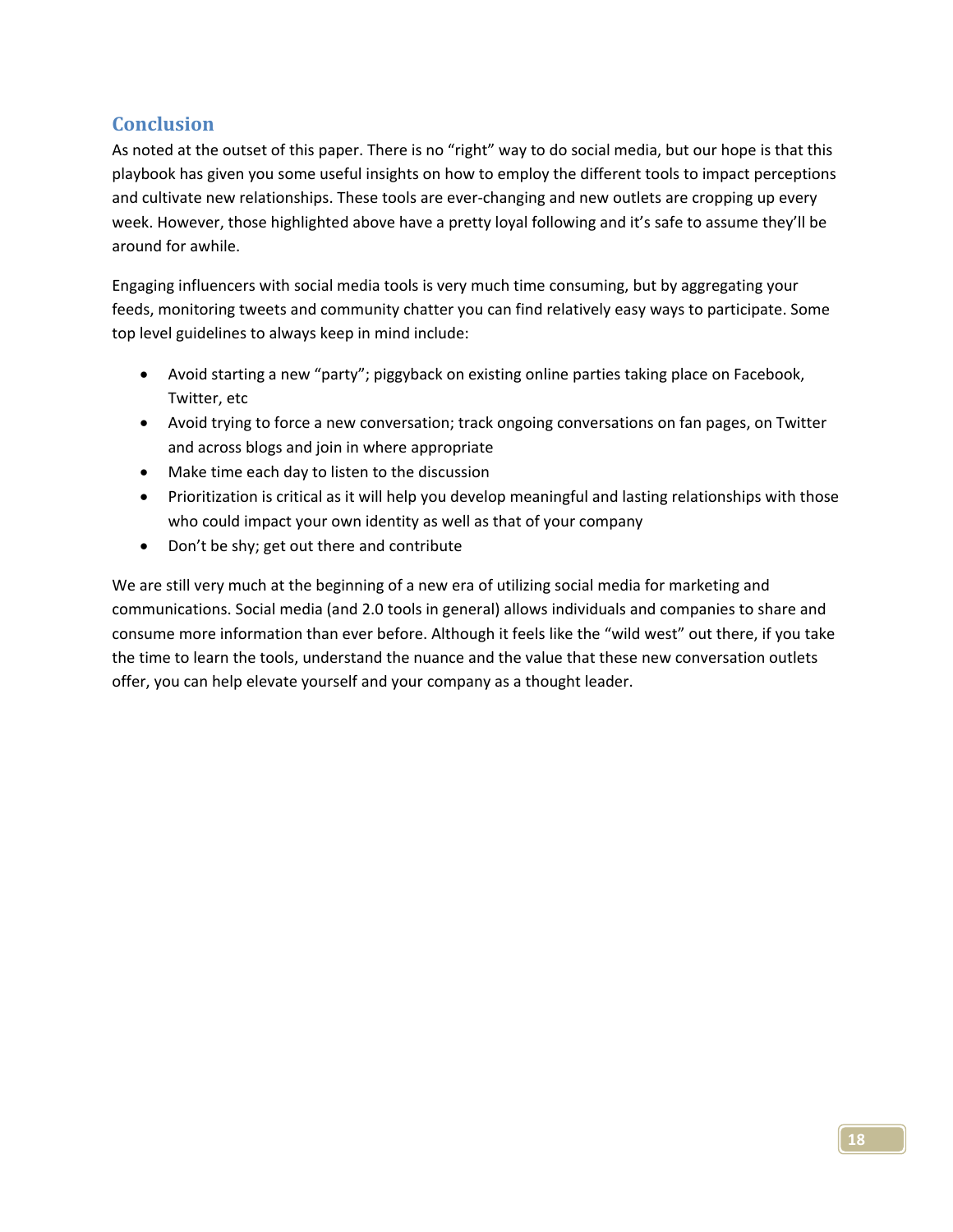# **Appendix I: Communities**

#### Friendster

As one of the first movers in communities 2.0, Friendster really set the stage for making social networking a mainstream phenomenon. Friendster sought (and still prides itself on) to be the kindler, gentler social networking site. However, with new users looking for the newest fad – MySpace  $\rightarrow$ Facebook – it has suffered from a lack of "cool" that fickle online users demand. That said, with more than 90M active users and 19B page views per month, it's safe to say that Friendster continues to be a relevant force in social networking.

#### LinkedIn

Billed as a professional network service, LinkedIn is basically a virtual business card. It was designed to enable professionals to showcase their credentials and allow them to connect with recruiters, colleagues and friends. The more "connections" you have the more popular a business person you are (so the theory goes). Unlike its more "social" brethren, LinkedIn is purposely more buttoned up. Over the years, LinkedIn has emerged as the prime space for professionals to find jobs and recruiters to tap into the growing number of unemployed professionals.

#### MySpace

With its flashy backgrounds, mood emoticons, video share feature, and customized bios, MySpace was an instant success with the millennials and music artists. Envisioned as a virtual space to make new friends, share multimedia, and discuss the trials of life, MySpace was a natural evolution of user forums and text-based listservs. While it continues to be a popular medium, it is having some difficulty with keeping users from migrating to the more sophisticated and massively popular Facebook. Comscore found that Facebook overtook MySpace in terms of worldwide users in April 2008.

#### Facebook

Took lessons from MySpace and designed a very nimble and organic interface that allows users to connect in new ways. Organized by city, region, school, Facebook users have a wide array of options for growing their networks. On the applications front, there is virtually no end to the apps that can be developed for making Facebook more fun and more social. Additionally, users can create groups, to which other users may belong. From pokes to the message Wall to news feeds, Facebook has set the standard for virtual communities.

Perhaps the most popular use of Facebook is status updates. These status updates are Twitter‐esque micro blogs that allows users to keep their friends and family up to date. Given its original focus on students, it's not surprising that these status updates have become the Twitter for students. Indeed, more than 13M users update their status at least once every day. With notes, IM and Connect, more and more people are relying on Facebook as a one‐stop shop for social interactions.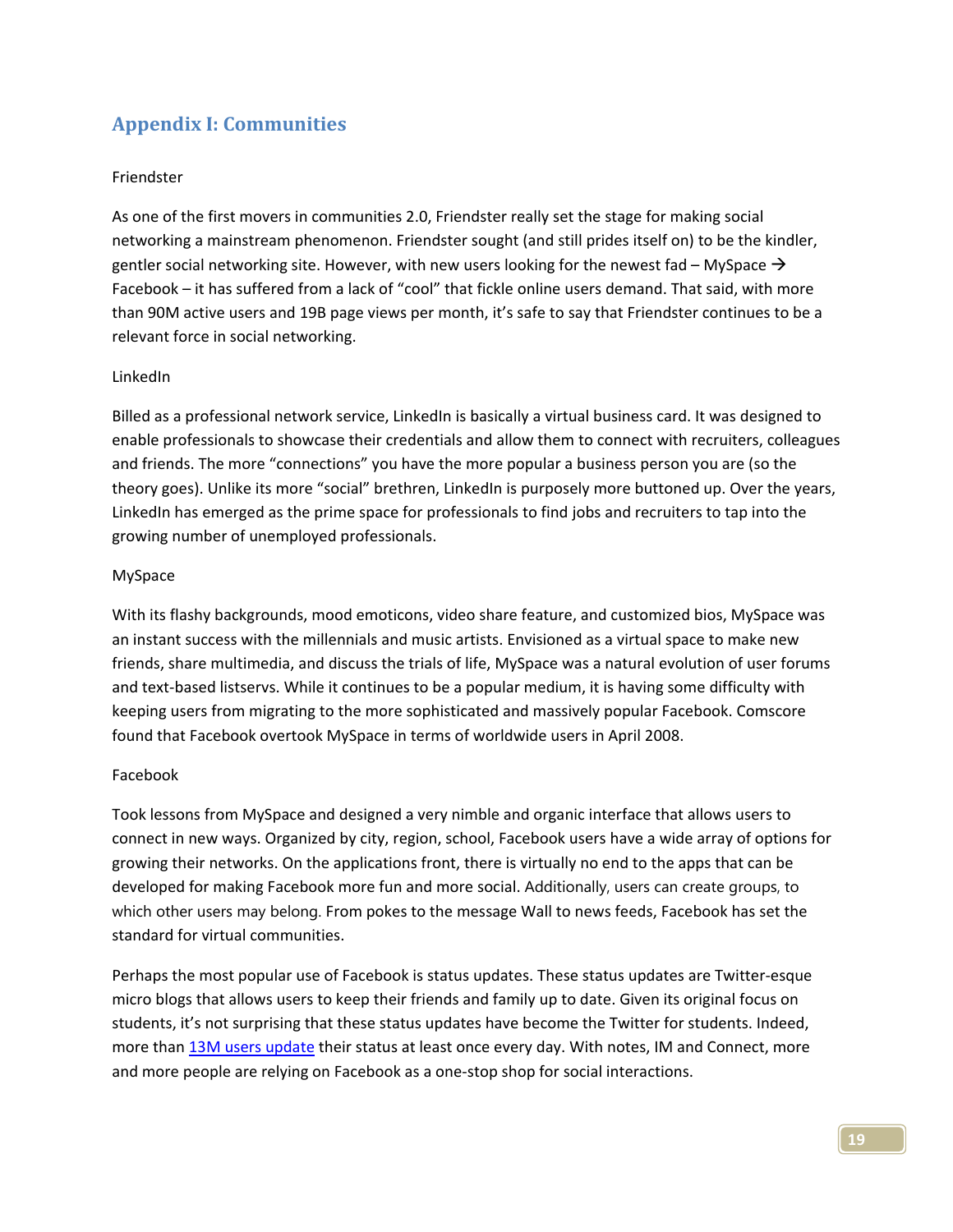#### Digg

Although classifying Digg as a community is a bit of a stretch (it's really a news aggregator), its popularity has spawned a very loyal following of "diggers." It's a community in the sense that the value of content is left up to the "community" of diggers. Digg has grown significantly as more online users are moving from passive lurkers to becoming critics (Forrester Research found that the number of critics jumped to 35% of NA online adults). A quick comparison on **Compete.com's** site analytics tool shows that Digg's unique visitor traffic grew from under 20M users per month in Dec 2007 to around 35M in Dec 2008. For news and opinionated news, Digg's your best bet.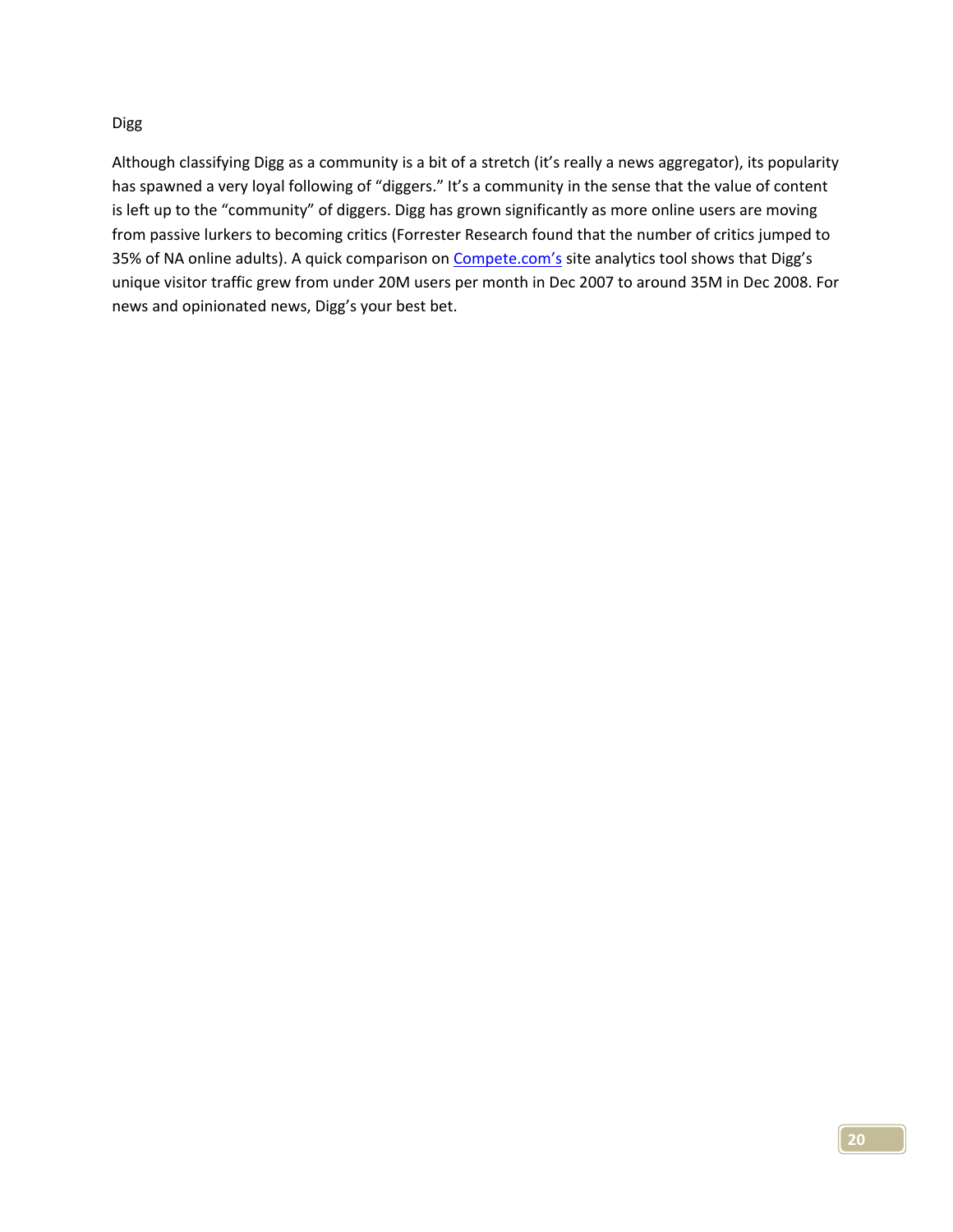# **Appendix II: Other Tools**

#### *Aggregators*

In a world of endless content, aggregators have become crucial to keeping ones sanity. Aggregators are invaluable time savers. Using aggregators, users can subscribe to any type of content feed (news, podcasts, blogs, etc.) to stay up to date on topics of interest. Really Simple Syndication (RSS) is perhaps the most familiar type of feed or channel. RSS is an XML‐based family of Web feed formats that capture syndicated content and pushes it to a user-defined interface. The underlying value of aggregators is that they enable users to view content in one spot (vs. visiting multiple web sites).

Aggregators can be web‐based or client‐based. The former allow users to access their self‐selected content from any device with an internet connection. Some popular web-based aggregators include Google Reader, Live.com, and Pageflakes. Alternatively, client-based aggregators are software installed on a users' PC, and captures feeds in a familiar user interface. Popular client‐based aggregators include Feedreader (one of the first – 2001), Microsoft Outlook/Windows, Firefox and Hubdog.

One web-based aggregator that has gotten a lot of attention lately is Friendfeed. Founded by former Google employees, Friendfeed is a social media aggregator that allows users to "subscribe" to different feeds or friend channels. Unlike static aggregators/feeders, Friendfeed seems to be moving towards a hybrid feed/community environment.

Unbound by the constraints of 140 characters, Friendfeed also broadens the sphere of sharing while staying true to the informal brevity credo inherent in micro‐blogging. Unlike Twitter, Friendfeed allows users to incorporate more content from other social media environments. You can tie your Flickr, Facebook, iGoogle, Twitter, blogs and countless applications into your Friendfeed environment. In a sense, it's Twitter on steroids.

#### *Wikis*

Wikis are tools that allow people to collaborate and share ideas. They can be used in business environments to brainstorm about a given project; by students who are working on an assignment for class; by parents who are responsible for coordinating the local soccer league; by government entities to enhance transparency with citizens and gather insights for shaping policy. The list goes on. Unshackled by geography, culture or devices, Wikis have redefined the way in which people collaborate. A Wiki can basically be developed for anything, but the pillar of the Wiki-world is Wikipedia.

Wikipedia is a multilingual, Web-based, free content encyclopedia project. Since its creation in 2001, Wikipedia has grown rapidly into one of the largest reference Web sites, attracting at least 684 million visitors yearly. The primary role of contributors is to write articles that cover existing knowledge. This means that people of all ages and cultural and social backgrounds can contribute to Wikipedia articles.

Most of the articles can be edited by anyone with access to the Internet, simply by clicking the "edit this page" link. Anyone is welcome to add information, cross-references or citations, as long as they do so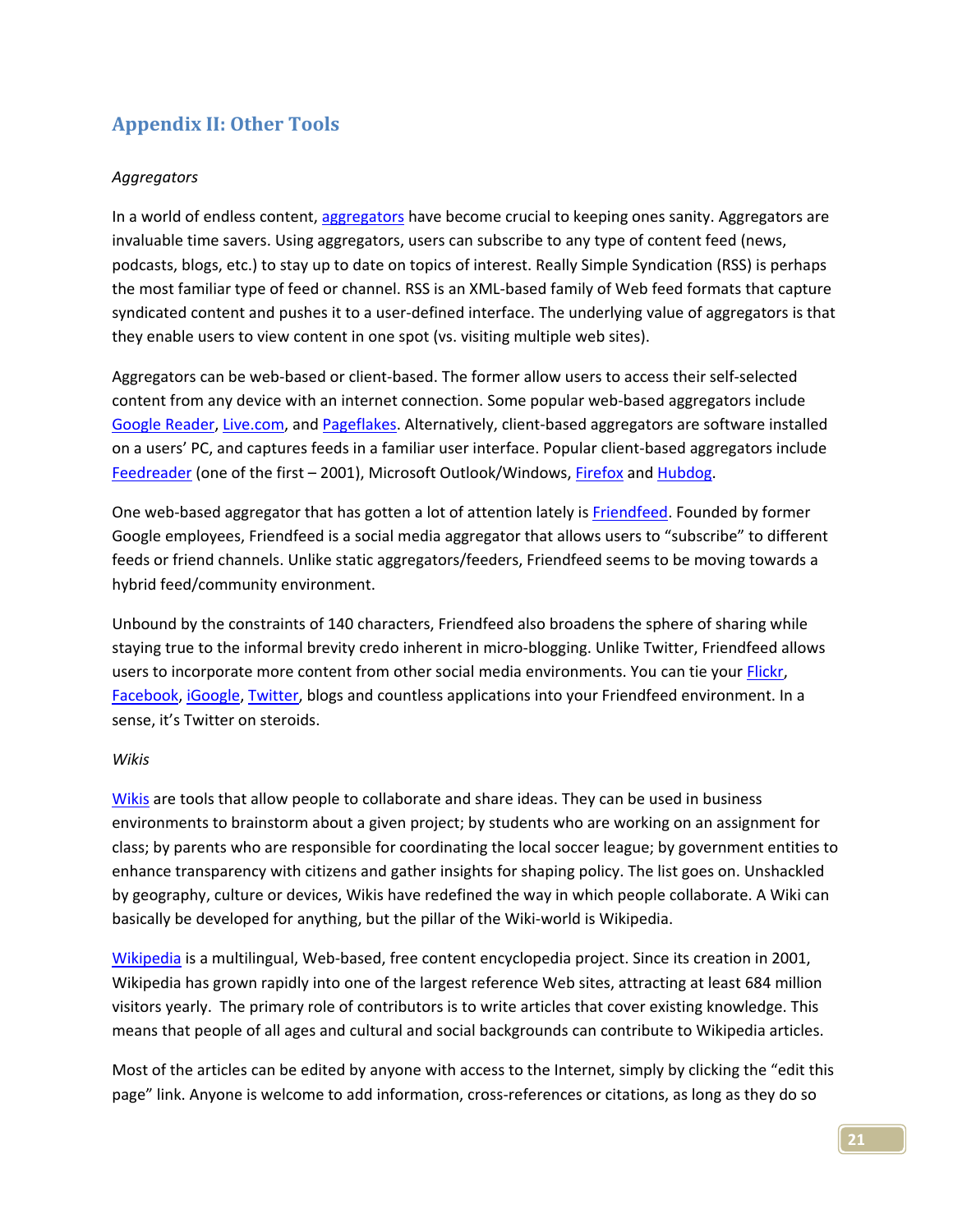within Wikipedia's editing policies and to an appropriate standard. Substandard or disputed information is subject to removal. The Wikipedia Policies and Guidelines page is a good place to begin if you wish to add content to the site.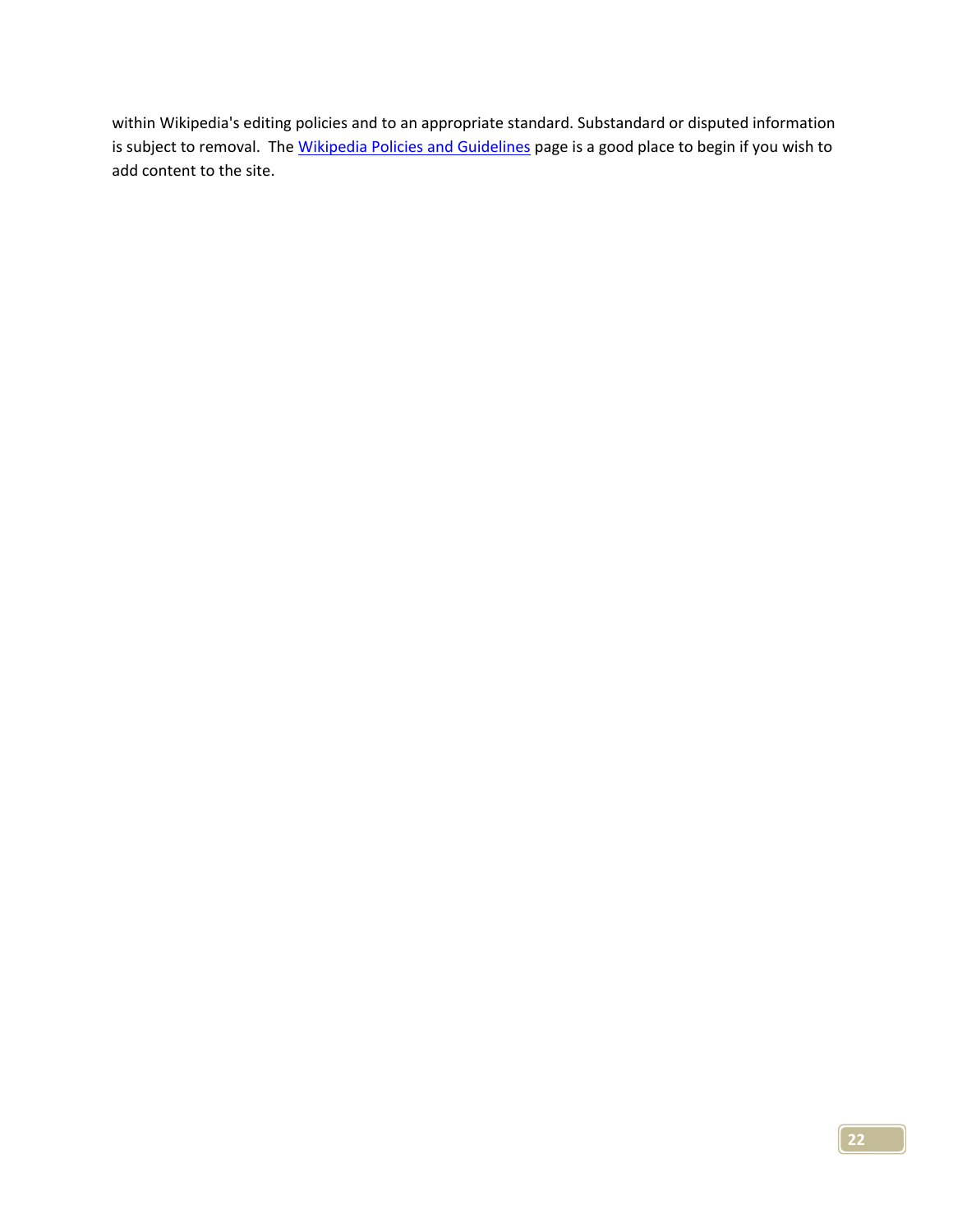## **Appendix III: Additional Resources**

Brian Solis (great update on growth of Twitter and Facebook as conversation mediums)

Groundswell (seminal book written by Charlene Li and Josh Bernoff)

Scot Monty (Social media and you; good overview of how he's using social media at Ford)

Born Digital (informative book on the digital natives' mindset by John Palfrey and Urs Gasser)

#### Ping.fm

Ping.fm automates status updates across social networking sites. Like an aggregator, Ping.fm saves time by collapsing social notices into 140 character updates. As users join more social networks, services like Ping.fm will continue to grow in popularity.

#### Soapbox

Soapbox on MSN Video is an internet video‐sharing service from Microsoft via its MSN portal. Users who wish to upload content are required to sign up for a Windows Live ID. Soapbox on MSN Video differs from other video sites by offering features such as RSS and same window browsing and uploading. It is important to note that responses to videos are also allowed unless the video publisher turns that option off. Due to the broad nature of YouTube usage, it is generally considered appropriate to turn off the option for responses, thereby avoiding negative coverage. View MSN's help topic for uploading video.

#### YouTube

YouTube is a video sharing website where users can upload, view and share video clips. Started in 2005 by three former PayPal employees, the San Bruno‐based service was purchased by Google in November of 2006. As of Q1 2008, YouTube is not profitable, with its revenues being noted as "immaterial" by Google in a regulatory filing. Its bandwidth costs are estimated at approximately \$1 million a day. It is estimated that in 2007, YouTube consumed as much bandwidth as the entire Internet in 2000, and that around ten hours of video are uploaded every minute.

Unregistered users can watch most videos on the site, while registered users are permitted to upload an unlimited number of videos. Related videos, determined by title and tags, appear onscreen to the right of a given video. It is important to note that responses to videos are also allowed unless the video publisher turns that option off. Due to the broad nature of YouTube usage, it is generally considered appropriate to turn off the option for responses, thereby avoiding negative coverage. For documentation on how to produce and upload videos, you may wish to review YouTube's handbook.

#### Live Spaces